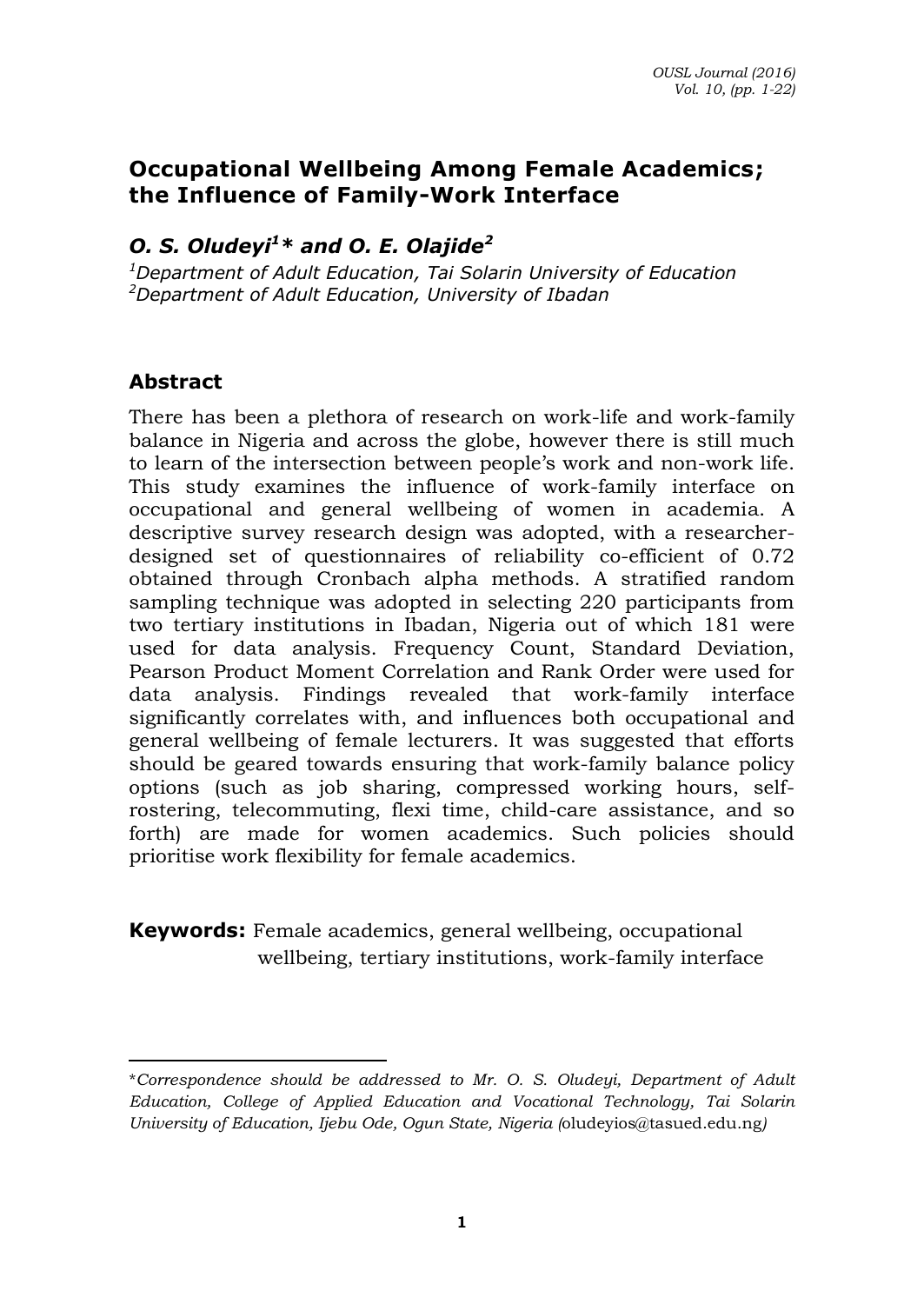## **Introduction**

In traditional African society, work activities were carried out simultaneously with domestic activities at home. It was purely an agricultural system where the family was a unit of production and productions were made purposely for family consumption (Fajana, 2006: 10; Googins, 1991). In those days, and to an extent presently in some rural areas, labour services were rendered on family agricultural farms and no wages were paid. Extra farm labour was seldom hired and in such cases, payments were made in kind, rather than cash, *i.e*., in terms of food, clothing and shelter (Fajana, 2006). There was division of labour as the father hunted for animals, the mother gathered fruits and vegetables, while the children handled house chores like sweeping, cooking and sometimes fetched water with the mother. The employer was the father and family head and was, at his discretion, all-in-all as he determined the reward system, recruitment, selection, promotion, and not necessarily based on merit or seniority. He provided food, housing and security for all the employees (mostly family members) and even determined when they would get married and to whom (Iwuji, cited in George, Owoyemi & Onokala, 2012).

However, with the advent of the industrial revolution and the ensued technological advancement, people left agricultural and family business for paid employment in factories that were located outside the home. Clark (2000: 748), posits that the more industrialized the market economy became, the more workplaces were created outside the home and the more organisations, other than families, were in charge of productions. This physical and temporary separation between work and family lives poses several challenges to modern day employees. Since work and family are now in different domains or spheres which influence each other, certain changes in the nature of work and society have now emerged and increased the burden and responsibilities which are placed upon individuals both at work and at home. The work-family dichotomy also leads to a number of anomalies which, according to Brief and Nord, cited in Clark (2000) include; increase in divorce rates, leading to a high number of single parents; growing female participation in the labour force; more parttime work; increased labour mobility, which distances them from social supports of nuclear and extended families; changing employee expectations indicating greater interest in quality of life outside work; and growing social value placed on the fathers' involvement in the home [p.249].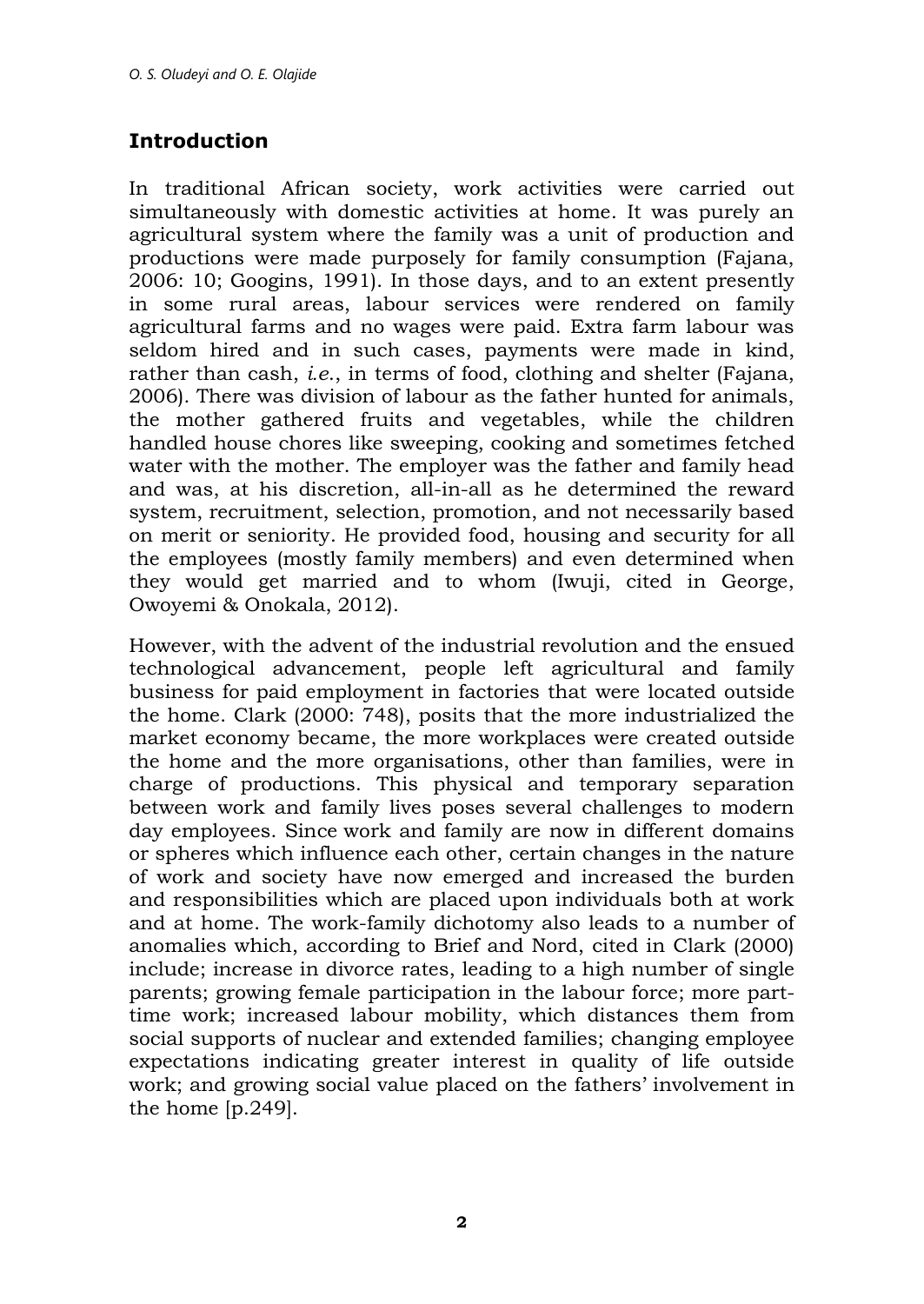Resultantly, one of the issues at the front burner in today's business world and among researchers in business and organisational behaviour is finding a balance between work and family life (Anafarta, 2011: 168; Fapohunda, 2014: 72) such that work-life conflicts can be managed if not eliminated totally. This is why there has been a plethora of research on work-life and work-family balance in Nigeria (see Adisa, Mordi & Mordi, 2014; Akanji, 2013; Amazue, & Ugwu, 2014; Fapohunda, 2014) and a substantial amount of studies of same concern have been done across the globe, (see Ahmed, Muddasar & Perviaz, 2012; Anafarta, 2011; Arif, & Farooqi, 2014; Shujat, Cheema & Bhutto, 2011; among others). However, there is still much to understand about the intersection between people's work and non-work life. Specifically, a scanty number of studies have been targeted at investigating female employees whose domestic responsibilities seem weightier than of male counterparts. This study thus, builds on work-family border theory (Clark, 2000: 751) to examine how female lecturers address the changing nature of their work and family commitments throughout their life course and how such interface influences their wellbeing, both at work and in general.

### **Statement of the Problem**

Apart from the enormous day-to-day tasks of teaching, formulating questions, marking scripts, attending to students as guardians, engaging in research, supervising undergraduate and postgraduate students, performing community service duties (such as heading units and being members of committees *etc*) within and outside the university or college communities by academics, the tripartite demand that academic jobs place on lecturers is enormous. An academic staff member must be a teacher, researcher and community service provider (Akinjobi, 2013: 21; Kuther, 2015). For the female academics, research reveals that most academics' time is taken mostly by research and writing that are usually done in evenings and weekends. This is time that women need to keep up their homes and raise their families (Kuther, 2015). Since it is a must that female academics do research to keep their jobs and earn tenure while completing essential domestic obligations, they juggle career needs, family responsibilities towards husbands and children, socio-cultural responsibilities to and relationship with relatives; society and personal recreation needs (Akinjobi, 2013: 21). To balance these multiple conflicting roles of being a professional, a mother, a house worker, among others, is a stressful but indispensable routine. When domestic work is coupled with a busy professional life, the workload can become burdensome, and it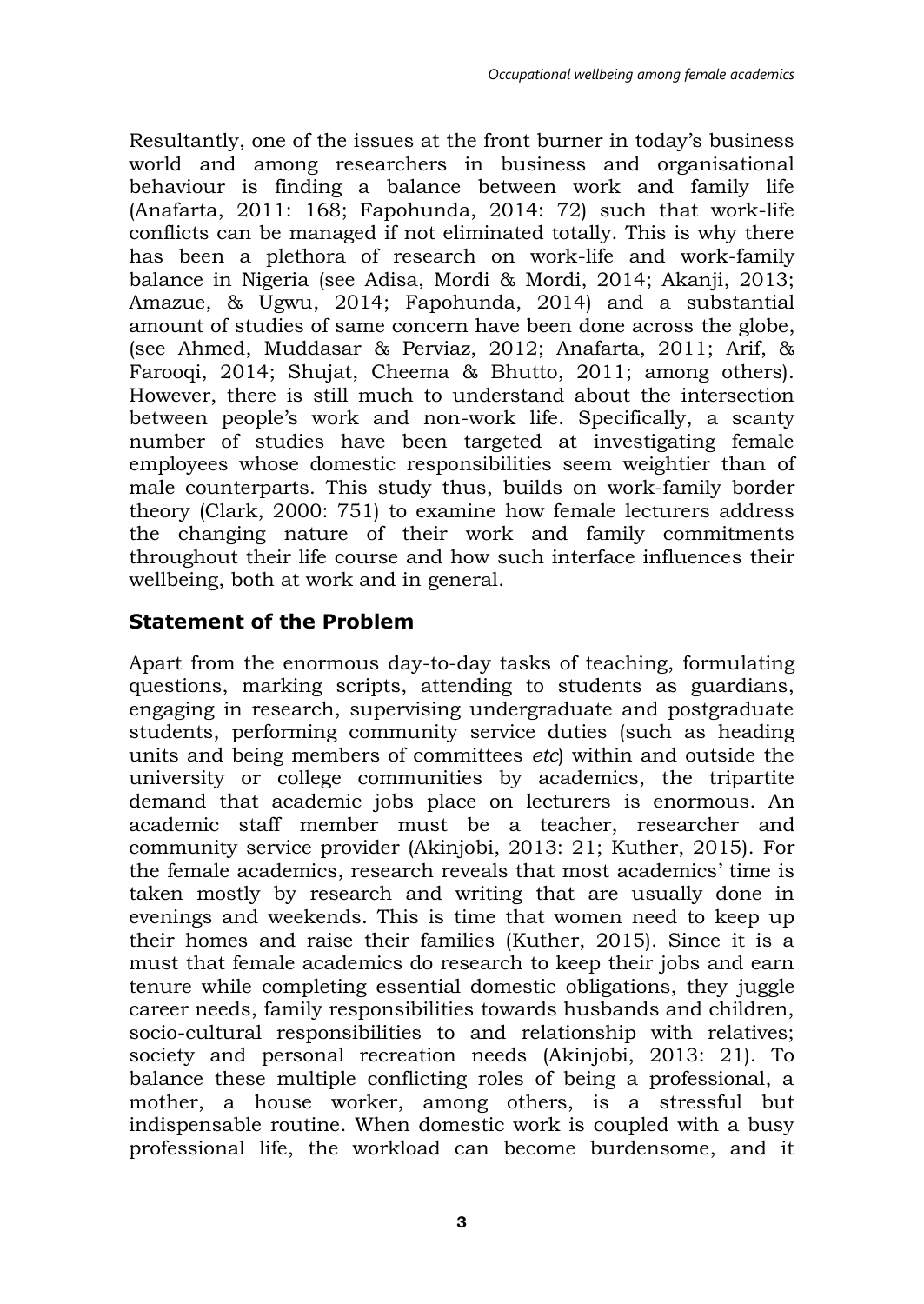increases significantly as she procreates. Consequently, they suffer from strange rashes, neck and back problems, rheumatoid arthritis, breast infections, asthma, lupus among others (Kuther, 2015).

Unfortunately, stressors are interactive and cumulative: the more stressors one experiences, the greater the likelihood of stress-related health problems (Kuther, 2015). It may degenerate into hidden injuries resulting from exhaustion, overload, insomnia, anxiety, shame, aggression, hurt, guilt and feelings of being out-of-place, fraudulence and fear of exposure within the contemporary academy (Gill, 2009:1). It is against this backdrop that a study of this kind becomes imperative, such that the following research questions can be addressed:

- 1. Is there a relationship between work-family interface and general wellbeing among academics?
- 2. Does the interface of work and family significantly affect the occupational wellbeing of female academics?
- 3. In what areas of general wellbeing does work-family interface have the highest or lowest influence?
- 4. In what areas of occupational wellbeing does work-family interface have the highest or lowest influence?
- 5. Do female academics in different higher institutions of learning differ in their perceptions about work-family interface and occupational wellbeing?

## **Literature Review**

Occupation refers to a group of everyday life goal-directed activities which are associated with any life domain but not necessarily work, such as leisure, education, or self-care (Anabym, Jarus, Backman, & Zumb, 2010: 81). However, work activities take more (both physically and mentally) from individuals than other daily engagements which raises the question of workplace wellness more often than wellness in general aspects of life. Hence, the concept of occupational wellbeing has gained popularity over the past few years (CIPD, 2007:1) because it has been recognised as a key factor in determining an organisation's long-term effectiveness (ILO, 2009). Many scholars have attempted a conceptualisation of occupational wellbeing but the definitions, even though related, overlap significantly. According to ILO (2009) and Marie-Amélie, *et al.*, (2013:1) occupational wellbeing relates to all aspects of working life, from the quality and safety of the physical environment, to how workers feel about their work, their working environment, the climate at work and work organization. Whereas wellbeing is more than an avoidance of becoming physically sick, it involves creating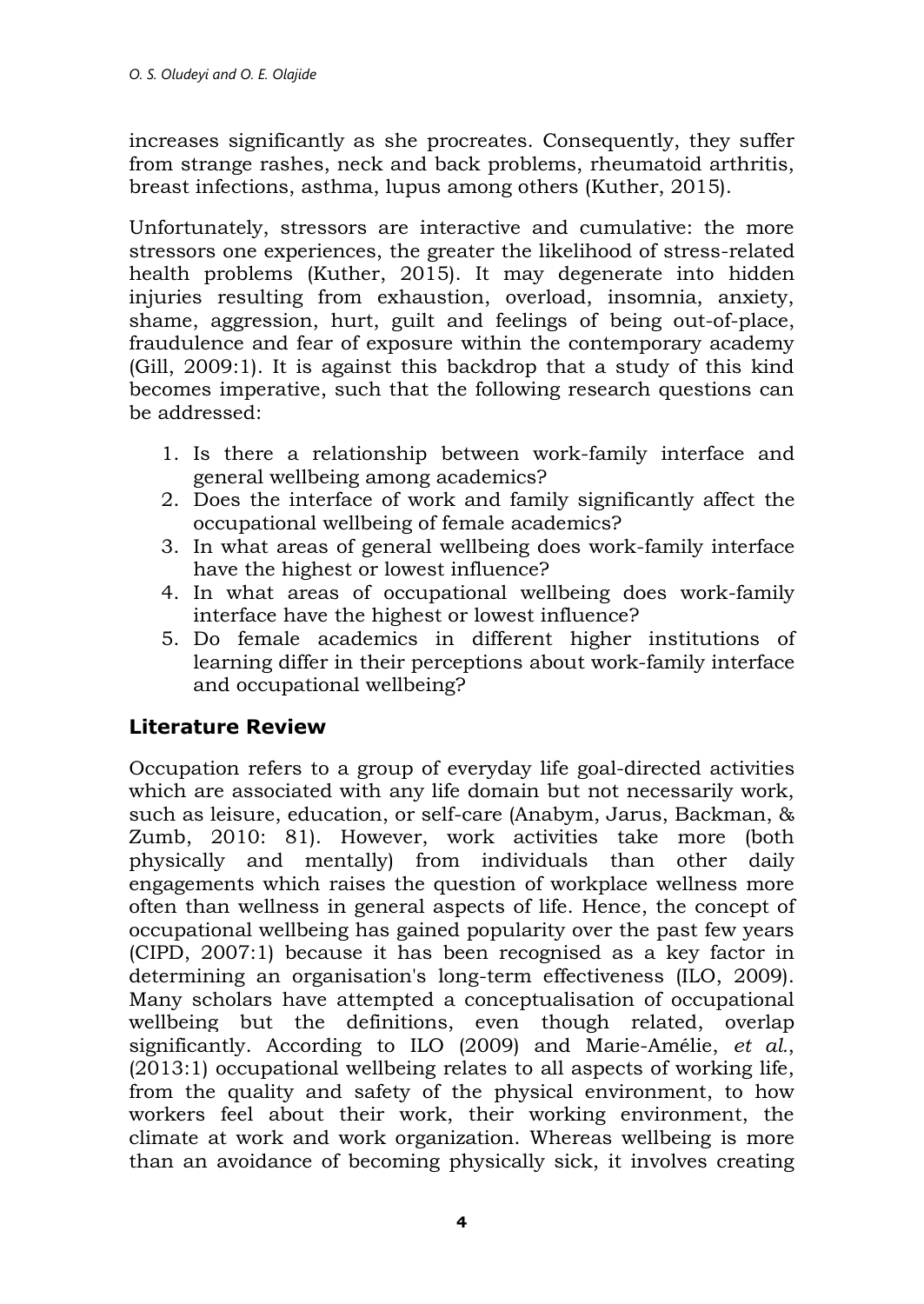an environment to promote a state of contentment which allows (an) employees to flourish and achieve their full potential for the benefit of themselves and their organisation (CIPD, 2007: 4). Although this common and everyday view of occupations as work, employment, or one's chosen career rather than recognizing that occupations refer to everything that people do during the course of everyday lives has been criticised by recent scholars (Davis & Polatajko, 2010; Singh, 2014:24). To conceptualise occupational wellbeing in such perspective will amount to reducing it to 'workplace' wellbeing. Occupational wellbeing refers to the wellbeing derived from participation and engagement in meaningful and valued occupations which may include but is not exclusively limited to paid work (CAOT, 2007; Singh, 2014: 24). This is why occupational wellbeing is subdivided into two categories (workplace and general wellbeing) in this paper.

# **Dimensions of Wellbeing**

It appears that wellness has varieties of domains (CIPD, 2007), categories, levels or types (Grebner, Semmer, & Elfering, 2005). Grebner, *et al.,* did a longitudinal research on working conditions which shows three types of wellbeing: general wellbeing, job-related wellbeing and spill-over from work to non-work domains. This categorisation is in congruence with that of the Black Dog Institute except that the latter's has more detailed and specific types of wellbeing. Researchers at the Institute came up with results indicating where an individual sits on the following four areas of occupational wellbeing: a) work satisfaction, b) organisational respect for the employee, c) employer care, d) intrusion of work into private life. Another set of scholars also categorised aspects of human wellbeing using different indices in different contexts. Ryff and her colleagues studied a general context, and came up with 'sixdimensional context-free model' of well-being (Ryff, 1989; Ryff & Keyes, 1995). These dimensions include: a) self-acceptance: a positive evaluation of oneself and one's past life; b) environmental mastery: the capacity to effectively manage one's life and the surrounding world; c) autonomy: a sense of self-determination and the ability to resist social pressures to think and act in certain ways; d) positive relations with others, expressed by, for instance, a genuine concern about the welfare of others; e) personal growth: the sense of continued growth and development as a person as well as openness to new experiences; and f) purpose in life: the belief that one's life is purposeful and meaningful and that one has something to live for.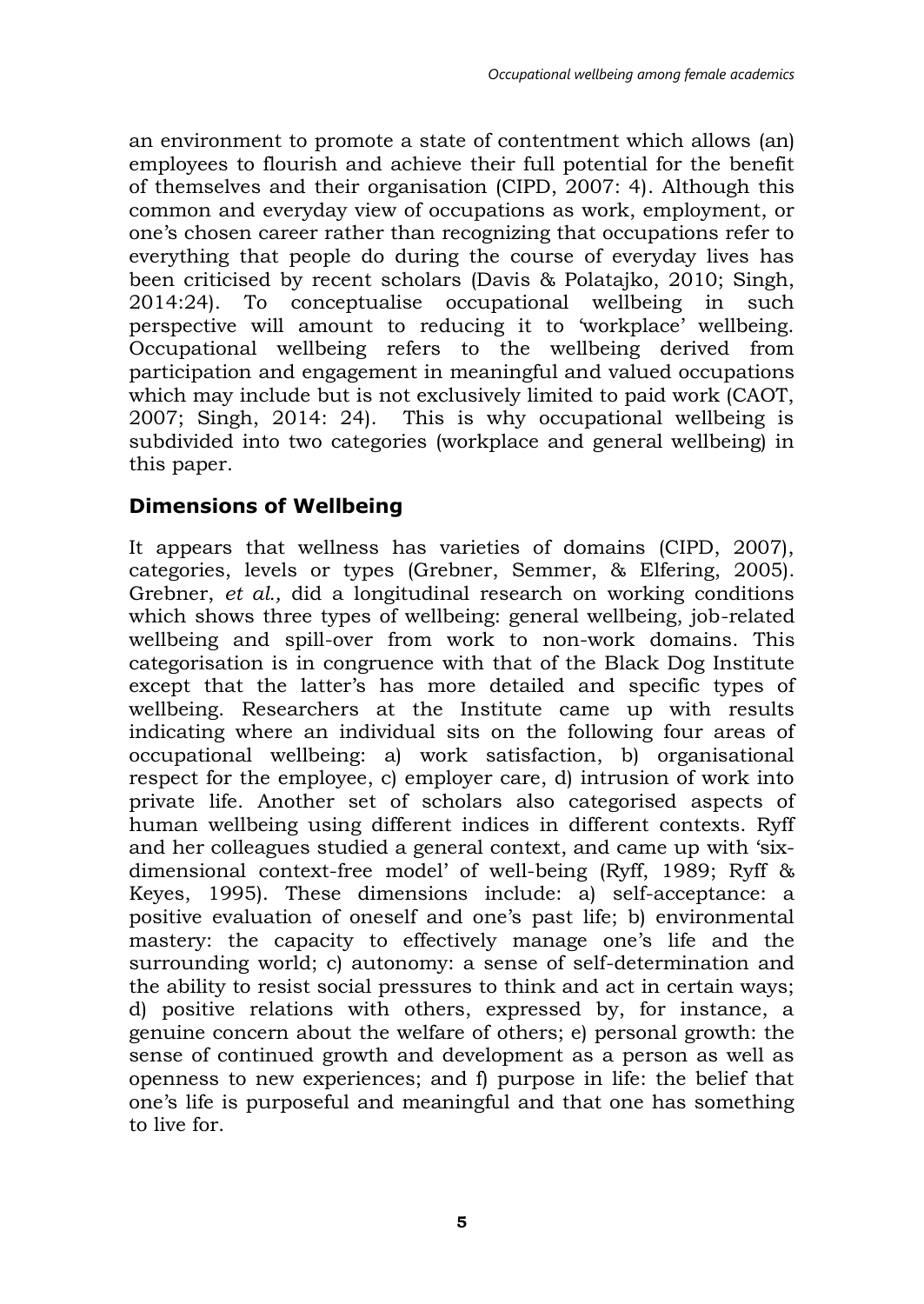This is context-free while a study on job-specific wellbeing by Warr (1994) reveals four dimensions of job-specific wellbeing to include: affective wellbeing, aspiration, autonomy and competence. These four dimensions are considered by Warr as *primary* while a *secondary* fifth dimension; 'integrated functioning' was added. The fifth dimension encompasses the four primary dimensions of wellbeing and reflects the person as a whole (Warr, 1994). The CIPD, (2007: 8) also developed five domains of occupational wellbeing to include: a) Physical wellbeing (whether an individual is healthy or sick); b) emotional wellbeing (whether an individual is contented or distressed); c) wellbeing on personal development (whether an individual is flourishing or demotivated); d) wellbeing on values (whether an individual is committed or disengaged); and e) wellbeing on organisation or work (whether an individual is prospering or failing). With its general and work-specific nature, wellbeing is understood to be best mixed with other aspects of personal life among which family is most significant. Hence, the study of familywork interface and occupational wellbeing is desirable.

#### **Studies on Work-life Interface and General Wellbeing**

A growing body of empirical studies now focus on wellbeing and its connection with other variables within and outside organisations. In the past two to three decades, many studies on workplace have concentrated on its connection or benefits to individuals, organisations and societies in general. The studies of Betsey & Justin, 2013; Böckerman, *et al.*, 2012; Cotton & Hart 2003; Dame, 2006; Davis & Polatajko, 2010; Graham, 2003; Marie-Amélie, *et al.*, 2013; Singh, 2014; Tehrani, *et al.*, 2012; Willmott & Haslam, 2007; Wood, 2010; among others, have all made efforts towards adding to our understanding of wellbeing. While the study of Dame (2006) examined the best way to manage workplace wellness to boost employee as well as business performance, studies of Böckerman, *et al.,* (2013) investigated variables like high management involvement and their influence on employee wellbeing. Various other scholars show connections between wellbeing and performance (Cotton & Hart 2003), productivities (Graham, 2003), job design (Wood, 2010), work-related stress, (Siti Aisyah, *et al*, 2012), income (Betsey, & Justin, 2013), burnout, (Singh, 2014) among others. A wide array of revelations has been made from the outcomes of these studies. Yet, there are only a few studies on wellbeing in connection to the concept of work-family interface especially among academia. Does it mean that the interface of work and family is so insignificant to people's wellbeing, or has it been a widely known phenomenon, that it does not need further empirical probing? For the sake of empirical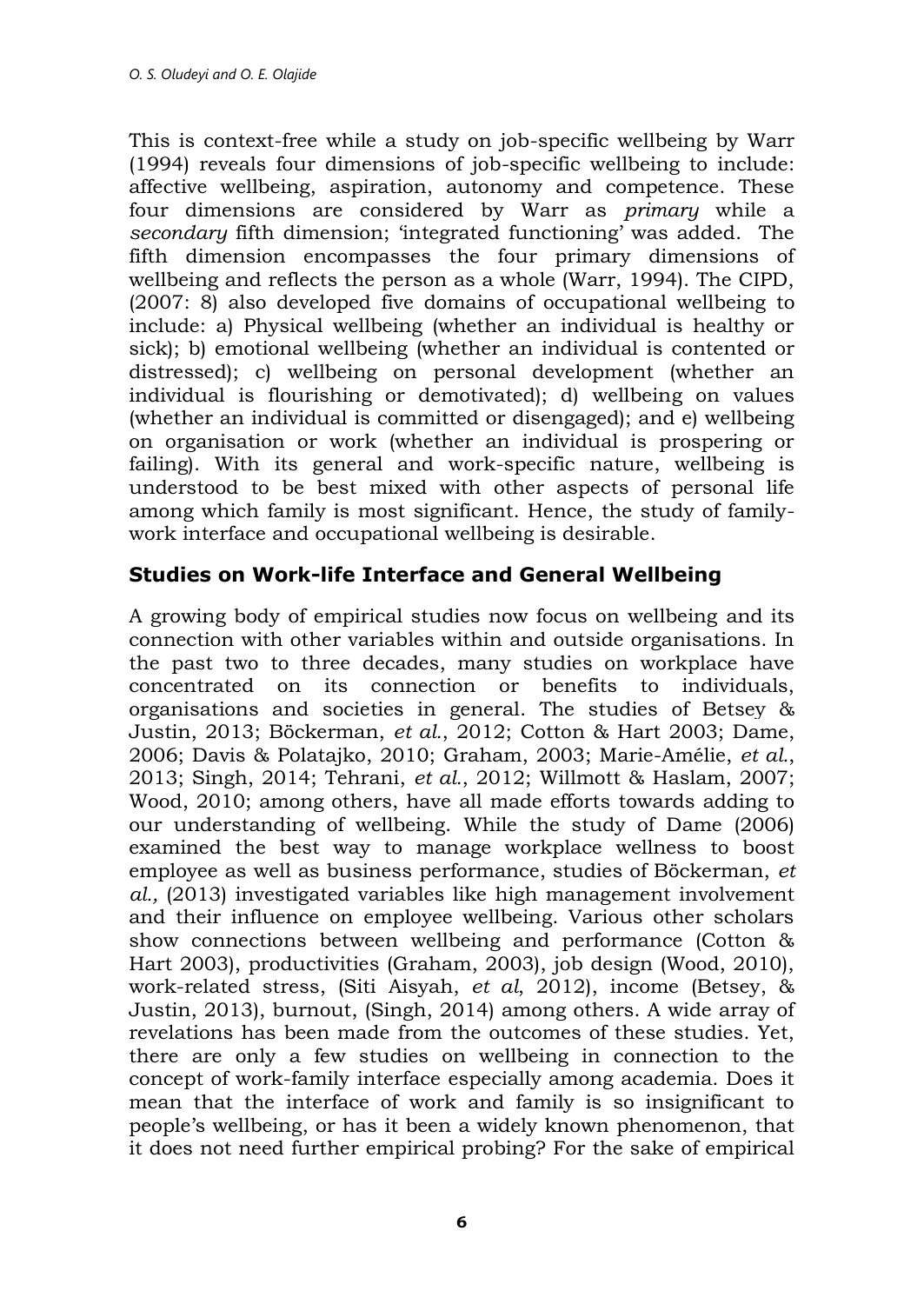confirmation, it can be stated hypothetically that work-family interface may influence workers' wellbeing (research question 1):

*Is there a relationship between work-family interface and general wellbeing among academics?* 

### **Studies on Female Academics and Workplace Wellbeing**

In spite of the recent public enlightenment and campaign for gender mainstreaming in paid work, work roles are still seen to be men's primary domain while women are still primarily responsible for the home and children (Doucet, 2000; Noor, 2003: 298; Windebank, 2001). The situation is worse in the African continent where patriarchy is more intense. The perceptive distribution of work roles is not likely to be given prominence at the place of work where men and women who earn the same amount are expected to undertake the same weight of tasks. This makes work-family roles of women more complex than men's. Studies of Noor (2003), accounted for a number of family-related and work-related roles (variables) that seriously undermine women's general wellbeing. However, the study was not carried out in the African context and it was not particularly focused on female, academics. Other studies that have given attention to female academics occupational wellbeing are either conducted in contexts foreign to Africa (see Kinnunen, Feld, Geurts & Pulkkinen, 2006; Schmidt & Umans, 2014) or are not with special attention on work-family interface (see Cusack & Numer, 2012; Daukantaitė, 2006; Hellsten, Martin, McIntyre & Kinzel, 2011; Mugweni, Mufanechiya & Dhlomo, 2011; among others).

While the study of Kinnunen, *et al.,* (2006), examined the negative and positive spill over between work and family as influenced by work-family interface among Finnish women, the study of Schmidt and Umans, (2014) investigated the experiences of well-being among female doctoral students in Sweden. Noor (2003) examined workrelated and family related variables as they influence the wellbeing of British women in Malaysia; a context where patriarchy is not strongly practised as it is in Nigeria. These studies would have provided us with adequate information of work-family interface and occupational wellbeing of female academics if conducted in cultural areas where women roles are perceived to be dominant at home. Unfortunately also, while the doctoral study of Daukantaitė (2006), on middle-aged Swedish women's general Subjective Wellbeing focused on the importance of childhood factors, social circumstances, and personality, other studies on women wellbeing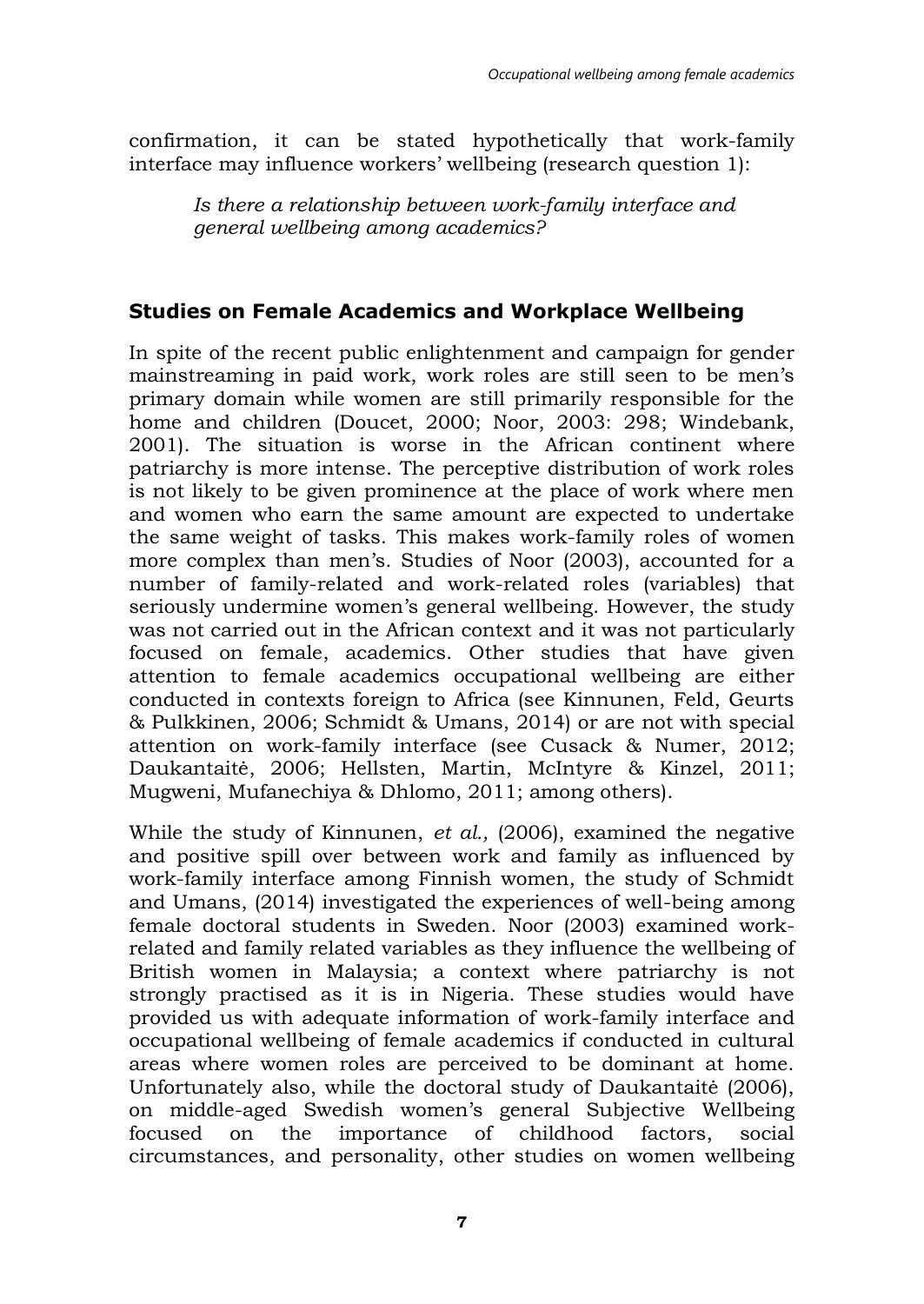in university work tried to relate wellbeing to job-related stress, personality, and burnout among College of Education lecturers (Salami, 2009) social support (Salami, 2009; Cusack & Numer, 2012), hopes and hiccups concerning promotion (Mugweni, *et al.*, 2011), academic track tenure, (Hellsten, *et al.,* 2011), among others. None of these empirical studies show connections between workfamily interface and workplace wellbeing. The study of Asiedu-Appiah, Aduse-Poku, and Acheampong (2014), which examined work-life balance of female lecturers in the African setting (Ghana) related it with career progression and not workplace wellbeing. Mugweni, *et al.*, (2011) also investigated work-family conflict associating it with barriers to female lecturers' promotion and not on workplace wellbeing. However, in Nigeria, Ogbogu (2013) recently attempted a study of work-life balance among female academics in Nigeria but it was focused on job performance as the dependent variable. While the outcomes of these researches constantly demonstrated that work-family interface connects and affects certain aspects of female life, there is still much to understand about the intersection between female academics' job task/responsibilities and their wellbeing at work (workplace wellbeing) especially in the Nigerian context. This provokes the second research question:

 *Does the interface of work and family significantly affect*  workplace *wellbeing of female academics?* 

## **General/Context-free Wellbeing and Workplace Wellbeing**

In the literature, especially on the dimension of wellbeing, it appears undeniable that general wellbeing (as in the first research question) is not the same as workplace wellbeing (as in the second research). While the formal encompasses all aspects of wellbeing (such as, financial wellbeing, occupational wellbeing, workplace wellbeing, physical wellbeing, emotional wellbeing, family wellbeing, community wellbeing, among others), the latter simply refers to the wellbeing derived from participation and engagement in meaningful and valued occupations which may include but is not exclusively limited to paid work (CAOT, 2007; Singh, 2014: 24). Rather than reckoning with a particular model, the present study dwells on these multidimensional aspects of wellbeing to develop a framework (see Table 1 for the categories of wellbeing) considered suitable for the objects, subjects and context of this study.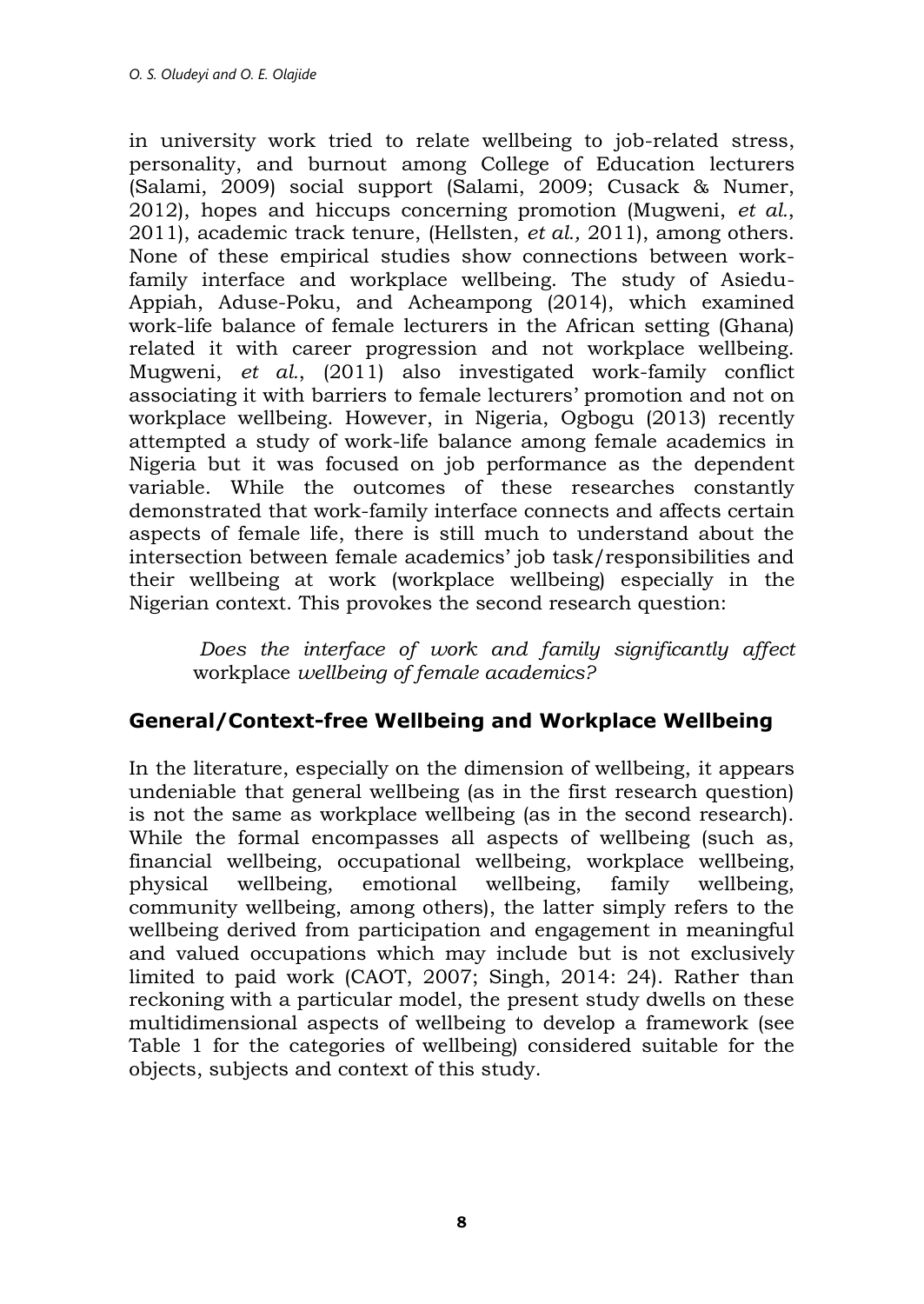| <b>Context-free or General</b>             | Job related wellbeing                         |
|--------------------------------------------|-----------------------------------------------|
| wellbeing                                  |                                               |
| Self-acceptance: a positive                | Physical wellbeing (whether an                |
| evaluation of oneself and one's past       | individual is physical health at work         |
| life;                                      | or often feel pain during and or after        |
|                                            | work);                                        |
| Environmental mastery: the                 | Emotional wellbeing (whether an               |
| capacity to effectively manage one's       | individual is contented or distressed         |
| life and the surrounding world;            | at work);                                     |
| Autonomy: a sense of self-                 | Affective wellbeing (whether an               |
| determination and the ability to           | individual has personal affection or          |
| resist social pressures to think and       | passion for the work regardless of its        |
| act in certain ways;                       | distastes) it also includes job               |
|                                            | satisfaction                                  |
| Positive relations with others,            | Wellbeing in autonomy and                     |
| expressed by, for instance, a              | competence (whether an individual             |
| genuine concern about the welfare          | experience improvement in technical           |
| of others;                                 | knowhow and professional                      |
|                                            | understanding);                               |
| Personal growth: the sense of              | Wellbeing in organisation or work             |
| continued growth and development           | (whether an individual earns                  |
| as a person as well as openness to         | organisational respect or gets                |
| new experiences;                           | adequate employer care at work).              |
| Purpose in life: the belief that one's     | Aspirational wellbeing/wellbeing in           |
| life is purposeful and meaningful          | personal and occupational                     |
| and that one has something to live<br>for. | development (whether an individual            |
|                                            | is flourishing or demotivated on the<br>job); |
| Family: the distance or closeness to       | Collegial wellbeing (whether an               |
| friends and relatives                      | individual is in good disposition and         |
|                                            | pace with other colleagues on the job)        |
|                                            |                                               |

#### **Table 1:** Categories of wellbeing

What may be interesting in the context of the present study is to ask the fundamental question of how work-family interface positively or negatively influence each domain or dimension of occupational and general wellbeing, hence the *research question three and four:* 

*On what areas of general wellbeing does work-family interface have highest or lowest influence?* 

*On what areas of workplace wellbeing does work-family interface have highest or lowest influence?*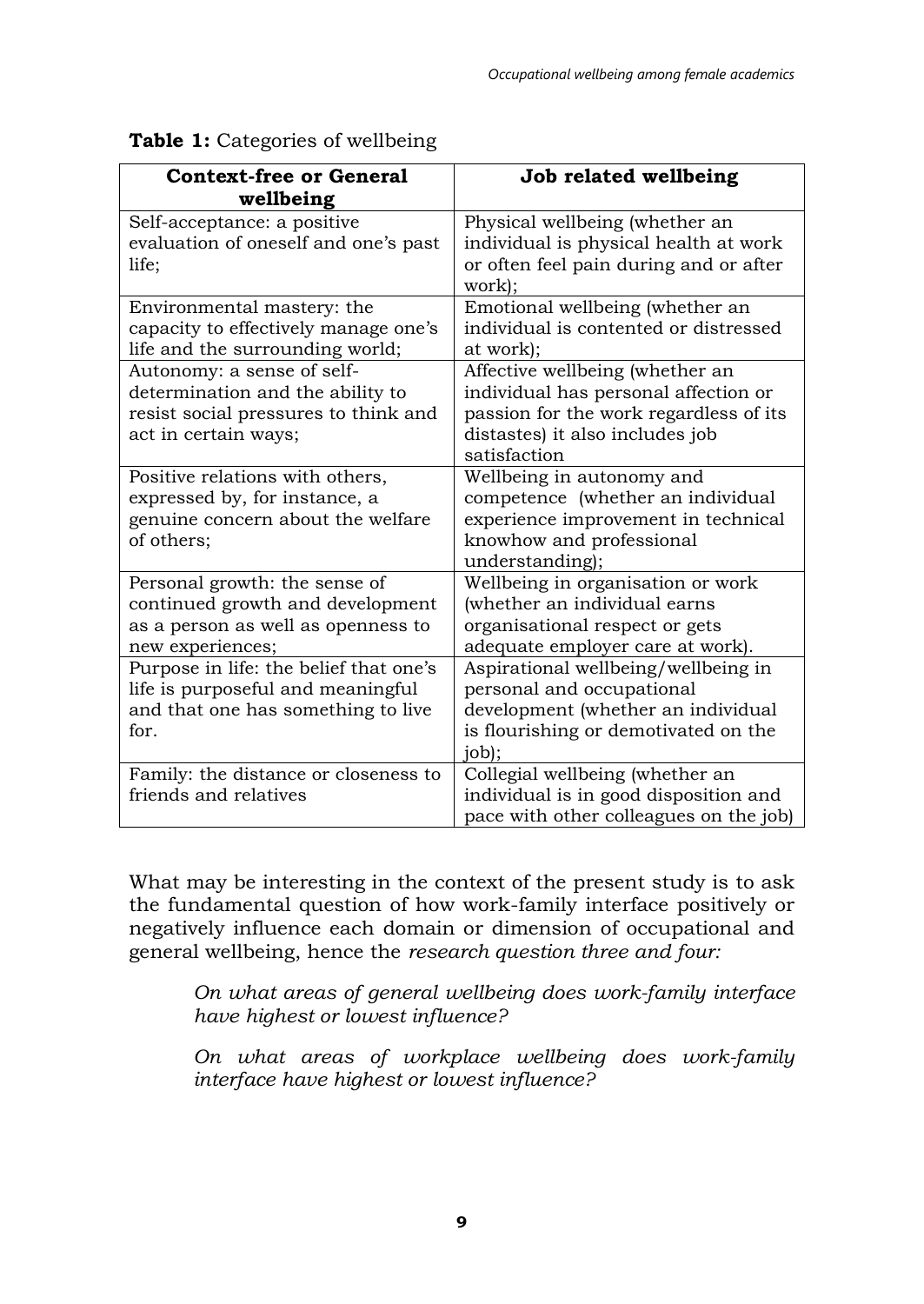# **Method**

**Research design and procedure:** This study adopts a descriptive survey research design; a set of questionnaires was used as instruments to collect data from the female academic staff about the influence of work-family interface on occupational wellbeing among them. To obtain data for this study, the researchers designed a set of questionnaires with a 7 point rating scale of work-family interface and occupational wellbeing. The reliability test of the instrument yielded reliability co-efficient of 0.72 obtained through Cronbach alpha methods. With the aid of two research assistants who were postgraduate students, a sample size of 220 female academics selected by stratified random sampling technique from two tertiary institutions. They are 117 from the University of Ibadan and 1wq from the Polytechnics Ibadan, Oyo State, Nigeria. In all, 201 questionnaires were retrieved giving a return rate of 91.4% but 181 were found useful for data analysis. The responses were scored and used to prepare a spread sheet on Microsoft Excel for computer analysis.

**Data Analysis:** The statistical techniques that were used for analysis of the data include the use of Frequency Count, Standard Deviation, Pearson Product Moment Correlation and Rank Order. The dependent variable was *occupational wellbeing* of female academics while the independent variable was the *interface of work to family life* of these women.

**Participants:** The mean age score of the participants was 36.70 years with a standard deviation of 4.50 ranging from 25 to 55 years. While 59% are married, 31.5% never married and 9.5% once married. The average number of years in service of participants was 10.6 years (S.D. = 5.60) ranging from 1 to 20 years. The highest educational qualifications of the participants varied: PhD (32.7%), M.Ed./M.A./M.Sc. (39.7%), B.Sc./B.A./B.Ed. (17.8%), Other qualifications (9.8 %). The current designation of the participants include 29 Assistant lecturers (16%), 59 Lecturers I-II (32.6%), 39 Senior Lecturers (21.5%), 28 Associate Professors (15.5%), and 26 Professors (14.4%)

## **Results**

Findings are presented in tabulated form according to research questions.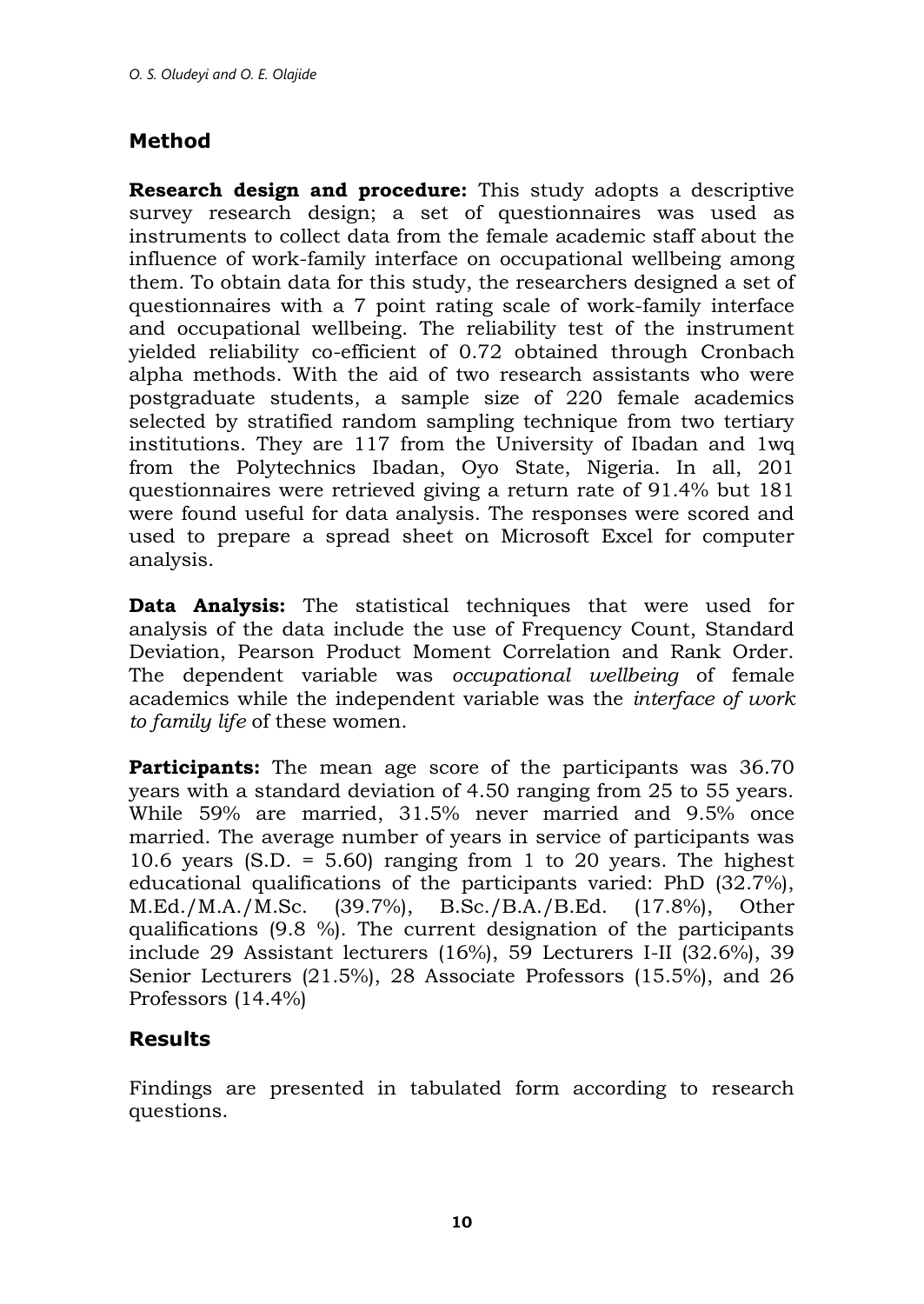Research question one: *is there a relationship between work-family interface and general wellbeing among academics?* 

| <b>Variables</b>         | Mean  | Std.<br>Deviation | N   | R     | Sig           |
|--------------------------|-------|-------------------|-----|-------|---------------|
| Work-family<br>interface | 16.58 | 4.218             | 181 | 0.777 | $0.000$ (sig) |
| General<br>wellbeing     | 16.52 | 6.048             | 181 |       |               |
|                          |       | (p<0.01)          |     |       |               |

**Table 2.** Correlation between work-family interface and general wellbeing

Research question two: *does the interface of work and family significantly affect workplace wellbeing of female academics?* 

|                               | <b>Table 3.</b> Correlation between work-family interface and workplace |  |  |
|-------------------------------|-------------------------------------------------------------------------|--|--|
| wellbeing of female academics |                                                                         |  |  |

| <b>Variables</b> | <b>Mean</b> | Std.<br><b>Deviation</b> | N   | R     | Sig           |
|------------------|-------------|--------------------------|-----|-------|---------------|
| Work-family      |             |                          |     |       |               |
| interface        | 16.78       | 4.434                    | 181 |       |               |
|                  |             |                          |     | 0.707 | $0.000$ (sig) |
| Workplace        | 16.64       | 6.182                    | 181 |       |               |
| wellbeing        |             |                          |     |       |               |
|                  |             | $(1.10 \times 1)$        |     |       |               |

 $(p<0.01)$ 

Research question three: on what areas of general wellbeing does work-family interface have highest or lowest influence?

**Table 4.** Ranking of areas of general wellbeing according to intensity of influence by work-family interface

| Areas of<br>general<br>wellbeing | N   | Min | <b>Max</b> | Mean | St.<br>Dev. | Rank            | <b>Remarks</b><br>(Level of<br>influence) |
|----------------------------------|-----|-----|------------|------|-------------|-----------------|-------------------------------------------|
| Self-                            | 181 |     | 7          | 3.30 | 1.672       | 7 <sub>th</sub> | Average                                   |
| acceptance                       |     |     |            |      |             |                 |                                           |
| Environmental                    | 181 |     | 7          | 3.67 | 1.867       | 6 <sup>th</sup> | Average                                   |
| mastery                          |     |     |            |      |             |                 |                                           |
| Autonomy                         | 181 |     | 7          | 3.32 | 1.672       | 5 <sup>th</sup> | Average                                   |
| Positive                         | 181 |     | 7          | 3.78 | 1.971       | 4 <sup>th</sup> | Average                                   |
| relations<br>with                |     |     |            |      |             |                 |                                           |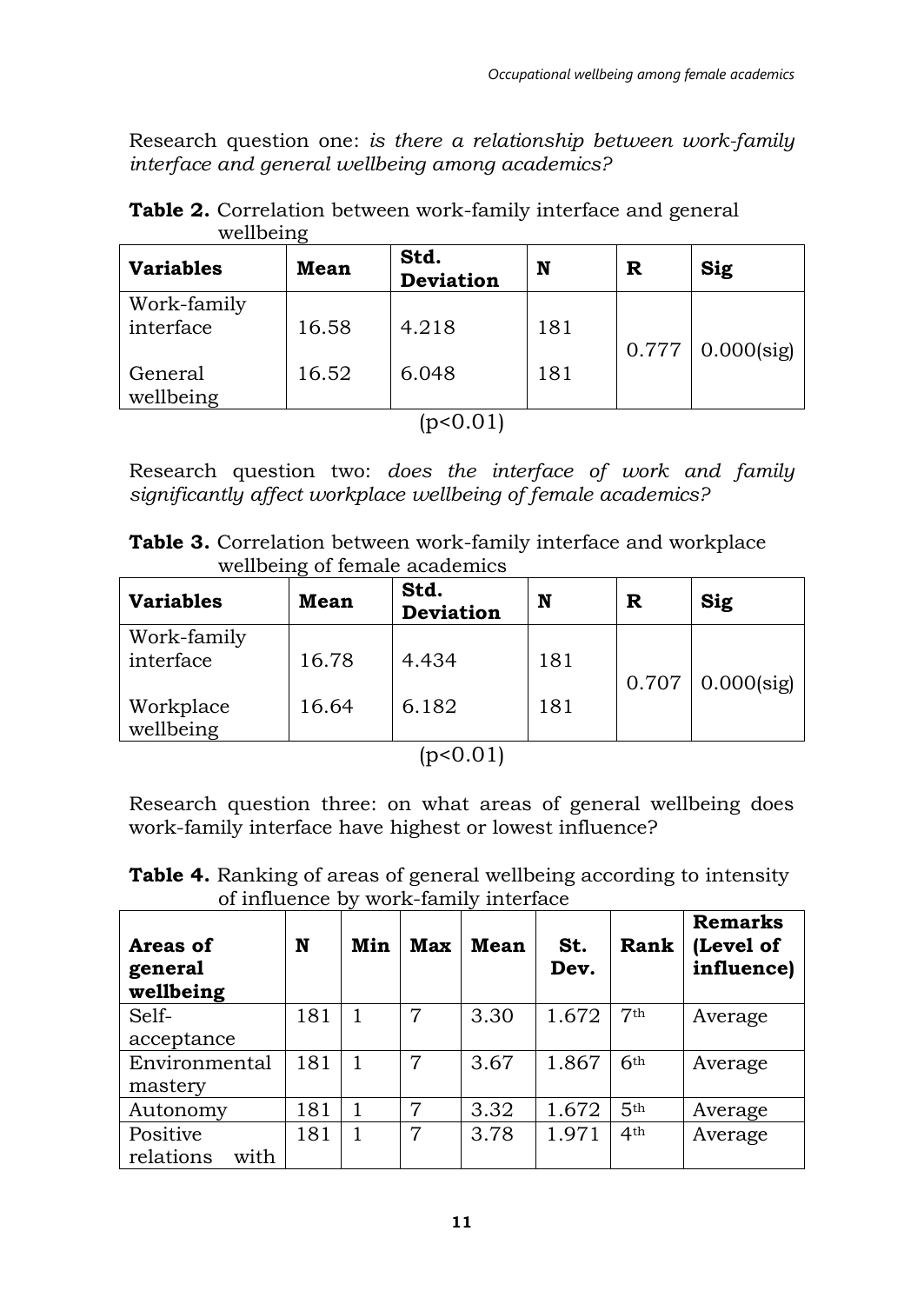| others          |     |   |    |       |       |                 |         |
|-----------------|-----|---|----|-------|-------|-----------------|---------|
| Personal        | 181 |   | 7  | 4.11  | 1.686 | 2 <sub>nd</sub> | Highest |
| growth          |     |   |    |       |       |                 |         |
| Purpose in life | 181 |   | 7  | 4.06  | 9.106 | 3 <sup>rd</sup> | High    |
| Family life     | 181 |   | 7  | 4.21  | 2.186 | 1st             | Highest |
| Overall general | 181 | 8 | 45 | 26.87 | 9.106 |                 | Average |
| wellbeing       |     |   |    |       |       |                 |         |

Research question four: *on what areas of workplace wellbeing does work-family interface have highest or lowest influence among female academics?*

| <b>Table 5.</b> Ranking of areas of workplace wellbeing according to |
|----------------------------------------------------------------------|
| intensity of influence by work-family interface                      |

| Areas of occupational<br>wellbeing   | N   | Min          | Max            | Mean  | St.<br>Dev | Ran<br>k        | <b>Remarks</b><br>Level of<br>influence |
|--------------------------------------|-----|--------------|----------------|-------|------------|-----------------|-----------------------------------------|
| Physical wellbeing                   | 181 | $\mathbf{1}$ | $\overline{7}$ | 3.37  | 1.88<br>6  | 6th             | Low                                     |
| Emotional wellbeing                  | 181 | 1            | $\overline{7}$ | 3.81  | 136<br>45  | 3rd             | Average                                 |
| Affective wellbeing                  | 181 | 1            | $\overline{7}$ | 3.33  | 1.53<br>5  | 7 <sup>th</sup> | Low                                     |
| Wellbeing on<br>autonomy/competence  | 181 | $\mathbf{1}$ | $\overline{7}$ | 3.76  | 1.71       | 4 <sup>th</sup> | Average                                 |
| Wellbeing on organisation<br>or work | 181 | 1            | $\overline{7}$ | 3.89  | 1.76<br>6  | 2 <sub>nd</sub> | Average                                 |
| Aspirational wellbeing               | 181 | 1            | $\overline{7}$ | 4.17  | 1.93<br>9  | 1st             | Highest                                 |
| Collegial wellbeing                  | 181 | 1            | $\overline{7}$ | 3.71  | 2.01<br>9  | 5 <sup>th</sup> | Average                                 |
| Overall workplace<br>wellbeing       | 181 | 8            | 45             | 25.78 | 8.55<br>6  |                 | Average                                 |

## **Discussion of Findings**

The study investigated the influence of work-family interface on occupational and general wellbeing of female lecturers in selected tertiary institutions in Ibadan south-western Nigeria. The analysis revealed that work-family interface significantly correlates with both occupational and general wellbeing of female lecturers. On general wellbeing, (first research question), the mean score of work-family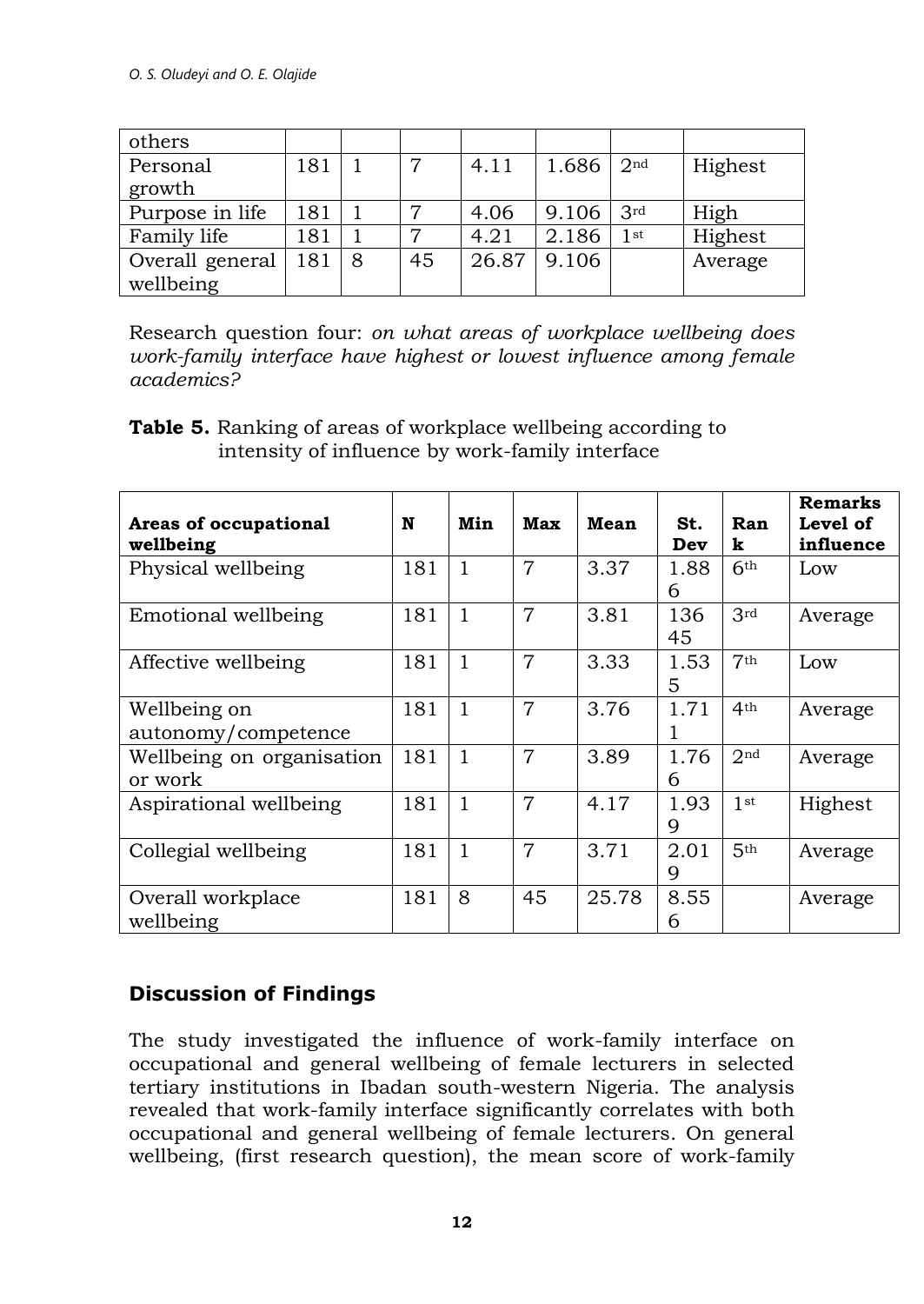interface was 16.58 with standard deviation of 4.218 while general wellbeing based on the interception had a mean score of 16.52 and standard deviation of 6.048. Correlation is 0.777 which is significant at 0.01. This means that work-family interface has a significant positive correlation with wellbeing in general. This finding corroborates earlier finding of Noor (2003) which accounted for a number of family-related and work-related roles (variables) that seriously undermine women's general wellbeing. On workplace wellbeing (second research question), the mean score for the interface of work and family is 16.78 while workplace wellbeing based on this interface is 16.64. The correlation is 0.707 which is significant at 0.01 level (see Table three). It shows that the interface of work and family significantly affect workplace wellbeing of female academics. The more the task and responsibility of work intersects with family life, the more its effects intensify on their wellbeing at work. These findings build up to the existing body of knowledge advanced by previous other previous studies (such as Kinnunen, *et al.*, 2006; Schmidt & Umans, 2014) which investigated female academics' occupational wellbeing in contexts that are foreign to Africa. Earlier studies on occupational wellbeing among women have also examined its association with other variables such as job related stress, personality, and burnout (Salami, 2009) social support (Salami, 2009; Cusack & Numer, 2012), hopes and hiccups concerning promotion (Mugweni, *et al.*, 2011), and academic track tenure, (Hellsten, *et al.,* 2011). The current finding suggests a new determinant factor (work-family interface) in occupational wellbeing.

In Table four, the third research question was addressed. The area of general wellbeing where work-family interface has highest influence is family life which has a mean score of 4.21 amounting to 60%. The interpretation is that the distance and/or closeness to one's family and the extent to which one is responsible at home is the most affected by the interface of job to family life. This finding confirms the postulations of Brief and Nord, cited in Clark (2000) that workfamily dichotomy affects family life such that it leads to increased divorce rates, leading to a high number of single parents; increased labour mobility, which distances them from social supports of nuclear and extended families; and growing social value placed on fathers' involvement in the home [p. 249]. After family life, an area of general wellbeing where work-family interface has the second highest influence is on their personal growth with a mean score of 4.11 which amount to 58.7%. Personal growth being the sense of continued growth and development as a person as well as openness to new experiences in life, has some consistence with recent findings of Asiedu-Appiah, *et al.* (2014: 426) which suggest that family-work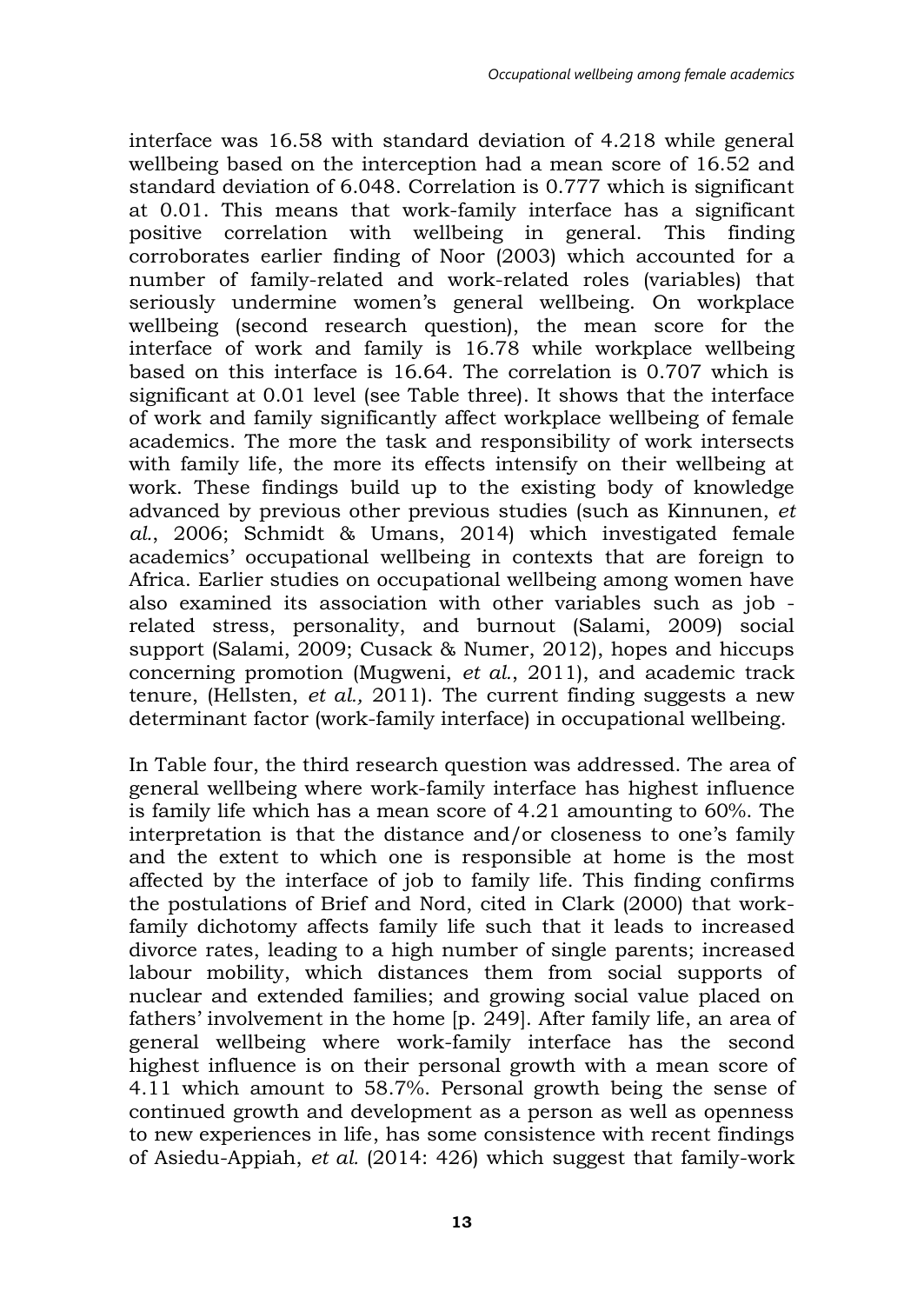conflicts have a negative effect on the career progression of female lecturers. Following this finding, it appears that whatever affects career progression or personal growth affects overall purpose in life. This is probably why the third area of general wellbeing where workfamily interface has the highest influence is their purpose in life. Purpose in life is defined as the belief that life is purposeful and meaningful and that female lecturers have something to live for. In other areas of general wellbeing, work-family interface has an average level of influence.

The last research question was addressed in Table five; the area of workplace wellbeing where work-family interface has highest influence is on aspirational wellbeing with a mean score of 4.17 (59%). Aspirational wellbeing means wellbeing in personal and occupational development: whether an individual is flourishing or demotivated on the job. This finding is very crucial and critical and consistent with our findings on *personalgrowth* (under general wellbeing) with a mean score of 4.11 which amount to 58.7%, an area where work-family interface has the second highest influence (see Table 4). This finding is meaningful because previous studies (see Mugweni, *et al.*, 2011; Akinjobi, 2013; Asiedu-Appiah, *et al.*, 2014) have demonstrated that work-life conflict has negative effects on the career progression of female lecturers. A majority of the respondents in the study of Asiedu-Appiah and his colleagues agreed that combining family and work-life affect female lecturers' ability to pursue further studies and publication. Their aspiration and ability to flourish at work is badly affected because academic qualification and research productivity are a major factor in career progression. In the same perspective with current findings on aspirational wellbeing, the study of Akinjobi, (2013: 21) revealed the challenges facing female academics such as juggling career needs with family responsibilities towards husbands and children, sociocultural responsibilities to and relationship with relatives; society and personal recreation needs, which seriously undermine their research productivities and ability to progress. The present findings also corroborate the findings of Mugweni, *et al.*, (2011) which suggested that balancing work responsibility with the domestic role of female lecturers is one of the barriers and hiccups for rising to top leadership positions in universities. Asiedu-Appiah, *et al.*, (2014: 426) also found 72.1% evidence that childbearing and child care negatively conflict with the job progression of female lecturers.

Except aspirational wellbeing, work-family interface has average effect on other areas of workplace wellbeing which include: wellbeing on organisation or work, whether an individual earns organisational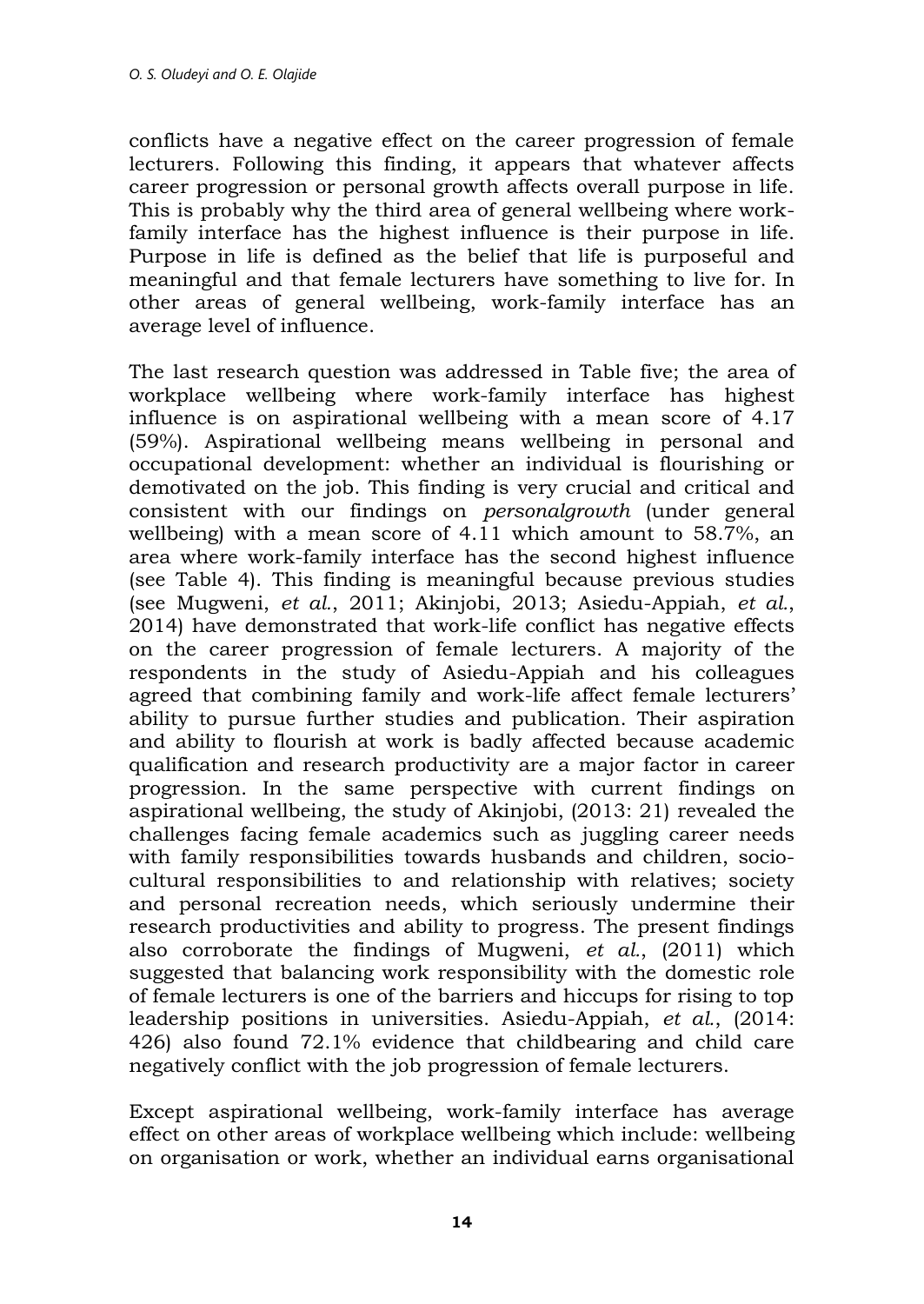respect or gets adequate employer care at work (55%); emotional wellbeing, whether an individual is contented or distressed at work (54%); wellbeing in autonomy and competence, whether an individual experiences improvement in technical knowhow and professional understanding (53.5%). The area of workplace wellbeing where work-family interface has the lowest level of influence is affective wellbeing with a mean score of 3.33%. The possible explanation of the low level of work-family influence on affective wellbeing is because, where it is affective, an individual is passionately committed to the work based on personal affection or drive which may neutralize the adverse effect of work-family interface.

#### **Conclusion and Recommendations**

Female academics' aspiration and ability to flourish at work is badly affected as work-family interface undermines their ability to pursue further studies and publications. They are grievously disadvantaged because the interface of work and family is found to affect their relationships with friends and members of their immediate families, while distancing them from their domestic responsibility and social supports from friends, relatives and possibly extended family members.

Based on these findings, it is recommended that government, university administrators and management alike, men whose wives are academics should bear in mind that the interception of work to family life has grievous effect on female lecturers' wellbeing both at work and in their general life. As such efforts should be geared towards ensuring that a work-family balance policy is crafted for women academics, especially those married who are in the process of procreating. Such policies should place top priority on 'work flexibility' and ensure adequate quality of working life for female academics. A number of work-life balance options may be incorporated into such policies. Such options include job sharing, compressed working hours, self-rostering, telecommuting, flexi time, child-care assistance, among others (see Fapohunda, 2014: 75).

The area of general wellbeing where work-family interface has highest influence is family life, as revealed in this study. There is, therefore, an urgent need for public campaign and enlightenment about gender mainstreaming in the perception and distribution of family responsibility. It is also important that, in the family institutions, women's homework, which includes but is not limited to child rearing and caring, cooking, housekeeping and other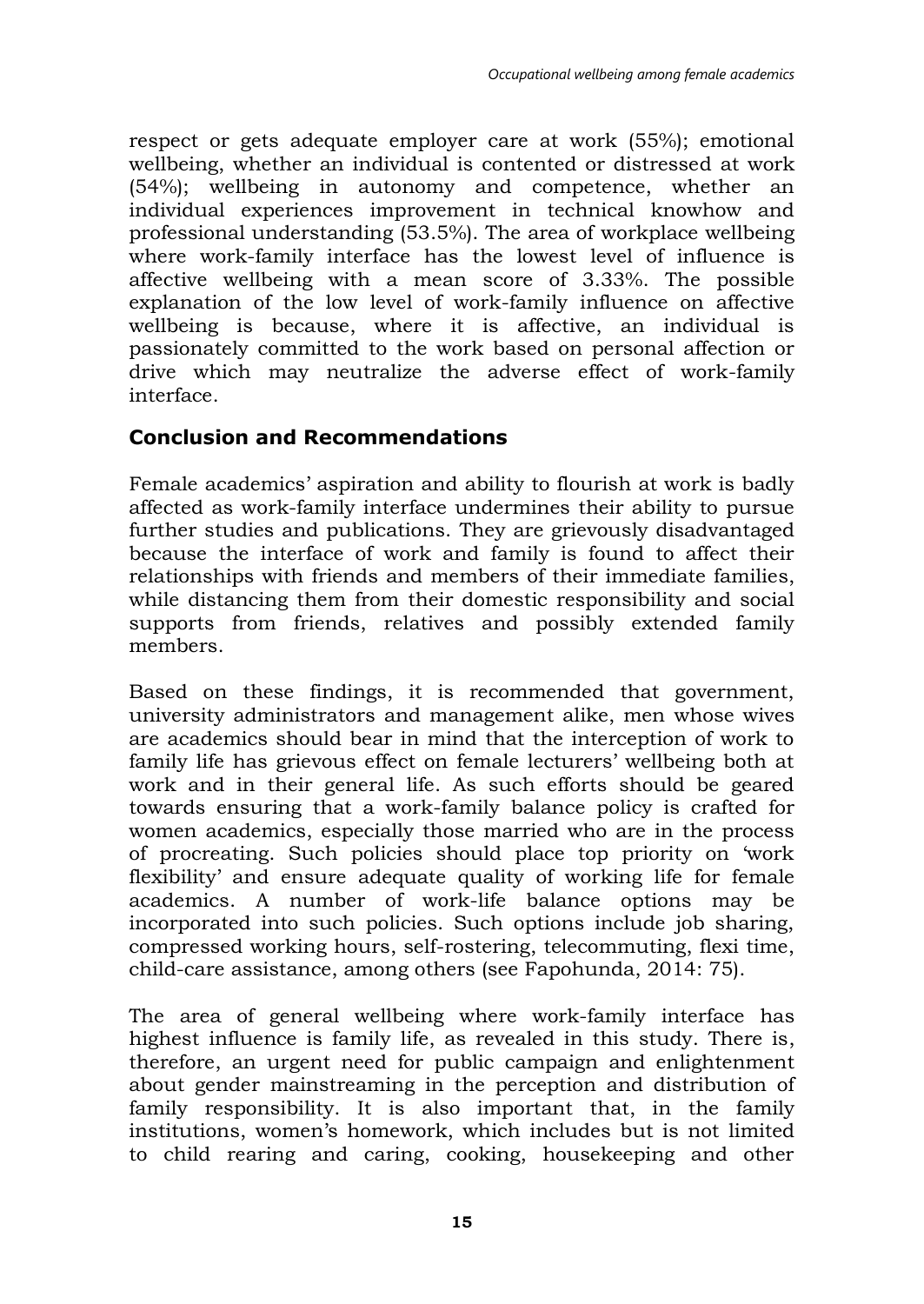domestic responsibilities of women should be evenly divided between men and women, especially if they are both in paid employment. The perception that paid work is mostly men's primary domain, while women are perceived to be primarily responsible for the home and children should be corrected with immediate effect.

Whatever affects career progression or personal growth affects overall purpose in life, and the intersection between work and family life of female lecturers seriously undermines their career progression. These adverse effects can be mediated through various empowerment programmes or units targeted towards women in academia. These empowerment programmes or units, established in each campus, should consider first priority to expand job and career prospects for women academics for professional growth in teaching and research as well as personal development (aggrandisements.)

It is also pertinent to say that this study focused only on two tertiary institutions in Ibadan south western, Nigeria. Future studies may expand its scope to cover more state and federal institutions across south western region. It will also be useful to investigate and quantify the perception of female lecturers in universities as compared to those in polytechnics and colleges of educations in Nigeria. Future studies may also explore, compare and contrast the work-family balance policies that are most effective in reducing work-life conflict among women academics. Such studies may distinguish policies that are most effective in universities from those that are effective in polytechnics or colleges of education.

#### **References**

- Adisa, T. A., Mordi, C. and Mordi, T. (2014). The challenges and realities of work-family balance among Nigerian female doctors and nurses. *Economics Insights- Trends and Challenges*, *3*(5): 23-37. Accessed on 2 March 2015 at [http://www.upg-bulletin](http://www.upg-bulletin-se.ro/archive/2014-3/3.Adisa_Mordi_Mordi.pdf)se.ro/archive/2014-3/3.Adisa Mordi Mordi.pdf
- Ahmed, M., Muddasar, M. and Perviaz, S. (2012). The impact of work-family conflict and pay on employee job satisfaction with the moderating effect of perceived supervisor support in Pakistan banking sector. *Global Journal of Management and Business Research*, *12*(6): 37-44. Accessed on 2 March 2015 at [https://globaljournals.org/GJMBR\\_Volume12/5-The-Impact](https://globaljournals.org/GJMBR_Volume12/5-The-Impact-of-Work-Family-Conflict.pdf)[of-Work-Family-Conflict.pdf](https://globaljournals.org/GJMBR_Volume12/5-The-Impact-of-Work-Family-Conflict.pdf)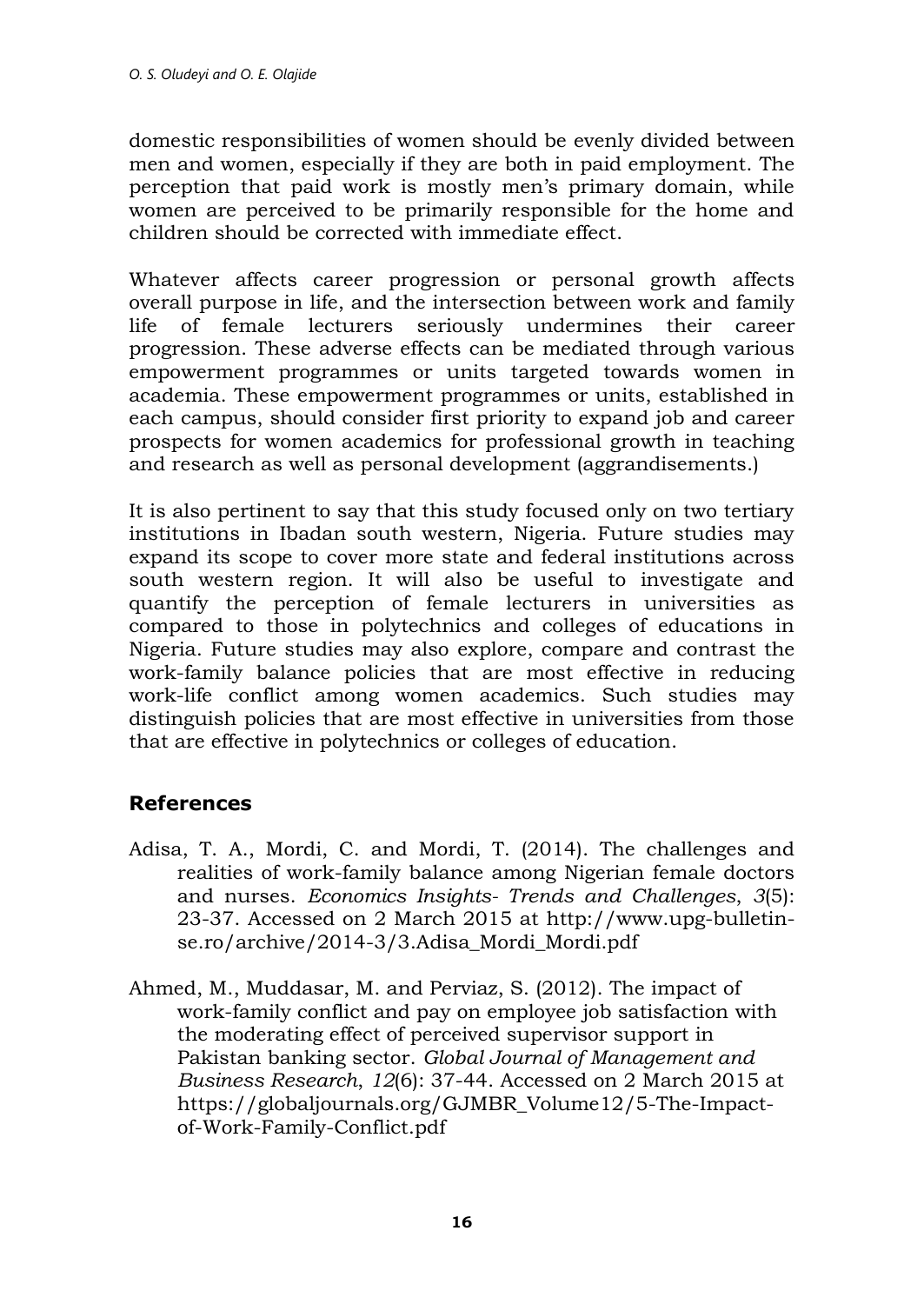- Akanji, O. B. (2013), An exploratory study of work-life balance in Nigeria: employees' perspectives of coping with the role conflicts. *International Journal of Research Studies in Management,* 2 (2): 89-100. Accessed on 2 March 2015 at [http://www.consortiacademia.org/index.php/ijrsm/article/vie](http://www.consortiacademia.org/index.php/ijrsm/article/view/415) [w/415.](http://www.consortiacademia.org/index.php/ijrsm/article/view/415)<http://dx.doi.org/10.5861/ijrsm.2013.415>
- Akinjobi, A. (2013) Balancing acts for African women development: challenges of women academics in Africa, the case of Nigeria. *International Journal of Language, Literature and Gender Studies,* 2 (2): 20-45. Accessed on 3 March 2015 at [http://afrrevjo.net/journals/laligens/Vol\\_2\\_no\\_2\\_art\\_3\\_Akinjo](http://afrrevjo.net/journals/laligens/Vol_2_no_2_art_3_Akinjobi.pdf) [bi.pdf](http://afrrevjo.net/journals/laligens/Vol_2_no_2_art_3_Akinjobi.pdf)
- Amazue, L. O. and Ugwu, F. O. (2014) Ethnicity and self-esteem as predictors of work-family conflict among Nigerian workers. *European Journal of Business and Management,* 6 (26): 114-121
- Anabym, D., Jarus, T., Backman, L. C. and Zumb, D. B. (2010), The role of occupational characteristics and occupational imbalance in explaining well-being. *Applied Research Quality Life* 5(1):81– 104 DOI 10.1007/s11482-010-9094-6 <http://dx.doi.org/10.1007/s11482-010-9094-6>
- Anafarta, N. (2011). the relationship between work-family conflict and job satisfaction: a Structural Equation Modeling (SEM) approach *International Journal of Business and Management* 6 (4) retrieved on 16 March 2015 from [http://www.ccsenet.org/journal/index.php/ijbm/article/view/](http://www.ccsenet.org/journal/index.php/ijbm/article/view/10084) [10084.](http://www.ccsenet.org/journal/index.php/ijbm/article/view/10084) <http://dx.doi.org/10.5539/ijbm.v6n4p168>
- Arif, B. and Farooqi, Y. A. (2014). Impact of work life balance on job satisfaction and organizational commitment among university teachers: a case study of University of Gujrat, Pakistan *International Journal of Multidisciplinary Sciences and Engineering*, 5 (9): 24-29. Accessed on 2-3-2015 at <http://www.ijmse.org/Volume5/Issue9/paper5.pdf>
- Asiedu-Appiah, F., Aduse-Poku O. and Acheampong, A. F. (2014). Work-life balance practices and female lecturers' career progression in Ghana, *Asian Journal of Management Research* 4 (3), 419-439: Retrieved on 15 March 2015 from [http://www.ipublishing.co.in/ajmrvol1no1/volfour/EIJMRS40](http://www.ipublishing.co.in/ajmrvol1no1/volfour/EIJMRS4034.pdf) [34.pdf](http://www.ipublishing.co.in/ajmrvol1no1/volfour/EIJMRS4034.pdf)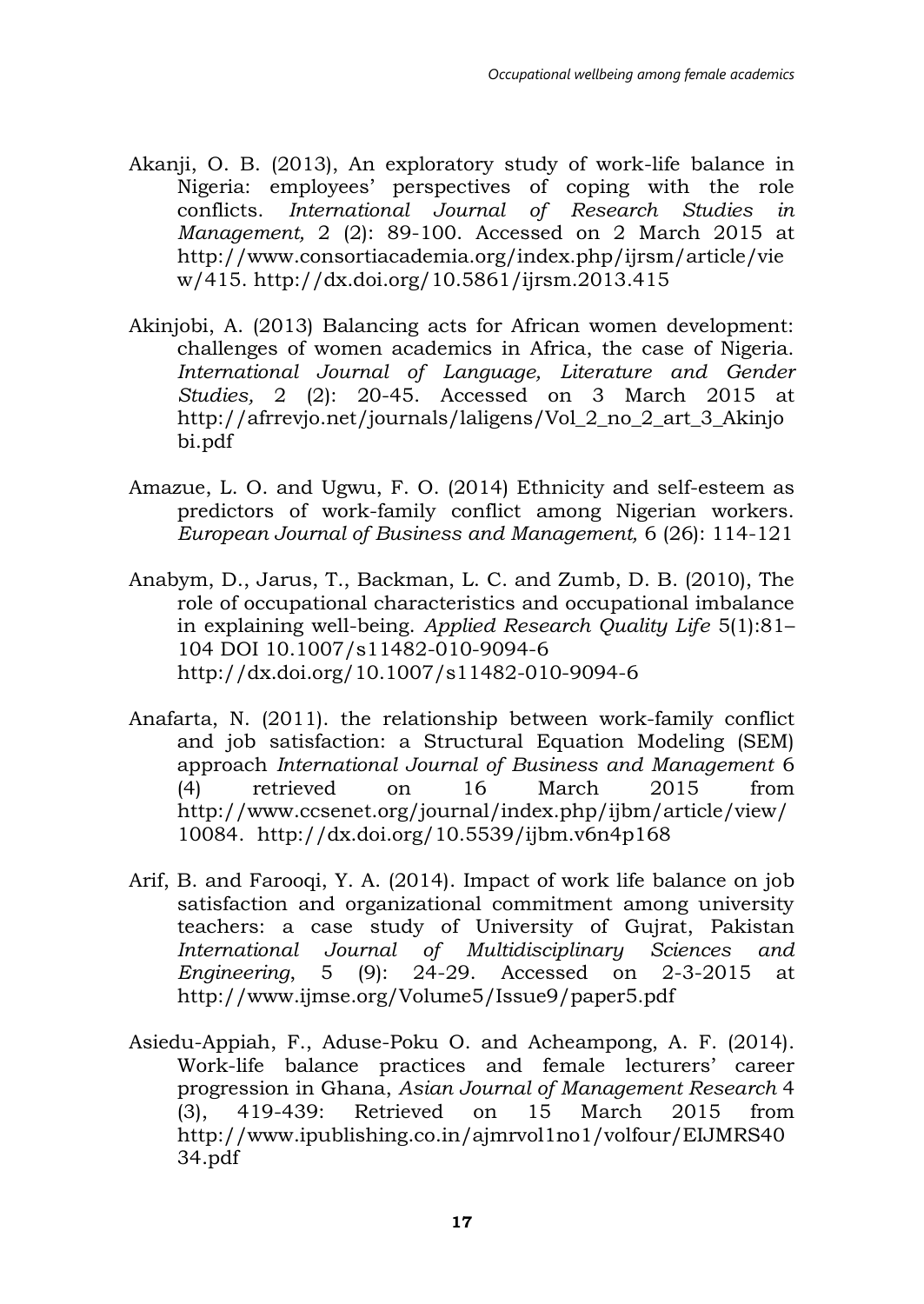- Betsey, S. and Justin, W. (2013) Subjective well‐being and income: is there any evidence of satiation? *American Economic Review: Papers and Proceeding.* Available at [http://www.brookings.edu/~/media/research/files/papers/20](http://www.brookings.edu/~/media/research/files/papers/2013/04/subjective%20well%20being%20income/subjective%20well%20being%20income.pdf) [13/04/subjective%20well%20being%20income/subjective%20](http://www.brookings.edu/~/media/research/files/papers/2013/04/subjective%20well%20being%20income/subjective%20well%20being%20income.pdf) [well%20being%20income.pdf](http://www.brookings.edu/~/media/research/files/papers/2013/04/subjective%20well%20being%20income/subjective%20well%20being%20income.pdf) (accessed 12 November, 2014)
- Böckerman, P., Bryson, A. and lmakunnas, P. (2012). Does High Involvement Management Improve Worker Wellbeing? CEP Discussion Paper No. 1095 Available at <http://cep.lse.ac.uk/pubs/download/dp1095.pdf>(accessed 12 November, 2014)
- Canadian Association of Occupational Therapists. (2007). Enabling occupation II: Advancing occupational therapy vision for health, well-being and justice through occupation. Townsend, E., &Polatajko, H. (Eds.) Ottawa, ON: CAOT Publications
- Chattered Institute of Personnel Development (2007). What is happening with wellbeing at work? Accessed on 10-03-2015 at [http://www.cipd.co.uk/NR/rdonlyres/DCCE94D7-781A-485A-](http://www.cipd.co.uk/NR/rdonlyres/DCCE94D7-781A-485A-A702-6DAAB5EA7B27/0/whthapwbwrk.pdf)[A702-6DAAB5EA7B27/0/whthapwbwrk.pdf](http://www.cipd.co.uk/NR/rdonlyres/DCCE94D7-781A-485A-A702-6DAAB5EA7B27/0/whthapwbwrk.pdf)
- Clark, C. S. (2000). Work/family border theory: a new theory of work/family balance. *Human Relations,* 53 (6) 747-770 retrieved on 16 March 2015 fro[mhttps://www.academia.edu/3259995/Work\\_Family\\_Borde](https://www.academia.edu/3259995/Work_Family_Border_Theory_A_New_Theory_of_Work_Family_Balance) [r\\_Theory\\_A\\_New\\_Theory\\_of\\_Work\\_Family\\_Balance](https://www.academia.edu/3259995/Work_Family_Border_Theory_A_New_Theory_of_Work_Family_Balance) also available at<http://hum.sagepub.com/content/53/6/747> <http://dx.doi.org/10.1177/0018726700536001>
- Cotton, P. and Hart, P. M. (2003). Occupational wellbeing and performance: a review of organisational health research. *AustralianPsychologist*, Vol. 32 (2) 118-127. Available at [http://www.rtwknowledge.org/browse.php?article\\_id=193&vie](http://www.rtwknowledge.org/browse.php?article_id=193&view_type=health) [w\\_type=health](http://www.rtwknowledge.org/browse.php?article_id=193&view_type=health) (accessed 12 November, 2014) <http://dx.doi.org/10.1080/00050060310001707117>
- Cusack, E. E. and Numer, M. (2012). A Phenomenological Inquiry of Social Support in Relation to Health and Wellbeing among Rural Queer Female Youth *International Journal of Interdisciplinary Social Sciences*, 6 (4) 35-48: Abstract available at<http://iji.cgpublisher.com/product/pub.88/prod.1454>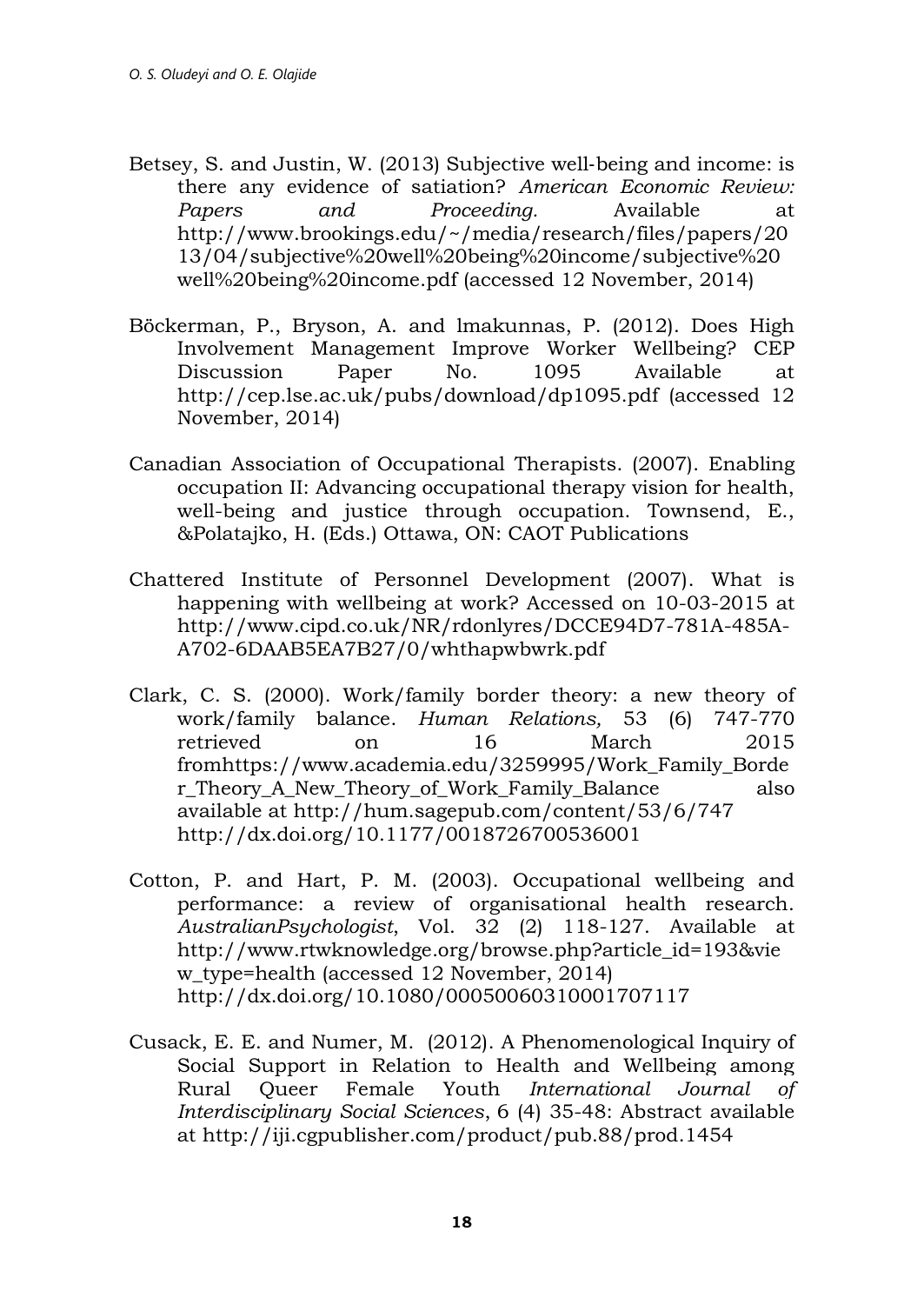- Dame, C. B. (2006). Wellbeing at work: how to manage workplace wellness to boost your staff and business performance. Director Publications Ltd, 116 Pall Mall London SW1Y 5ED available at [http://www.director.co.uk/content/pdfs/wellbeing\\_guide.pdf](http://www.director.co.uk/content/pdfs/wellbeing_guide.pdf)  (accessed 12 November, 2014)
- Daukantaitė, D. (2006). Subjective well-being in Swedish women. *A Doctoral dissertation*, Department of Psychology, Stockholm University, Sweden. Retrieved on 15 March 2015 from [http://www.divaportal.org/smash/get/diva2:189775/FULLTE](http://www.divaportal.org/smash/get/diva2:189775/FULLTEXT01.pdf) [XT01.pdf](http://www.divaportal.org/smash/get/diva2:189775/FULLTEXT01.pdf)
- Davis, J. A. & Polatajko, H. J. (2010). Don't forget the repertoire: the meta occupational issue. *Occupational Therapy Now*, 12(3), 20- 22.
- Doucet, A. (2000). There's a huge gulf between me as a male carer and woman. Gender, domestic responsibility, and the community as an institutional arena.*Community, Work and Family*, 3(2), 163–184: Retrieved on 15 March 2015 from [http://www.andreadoucet.com/wp](http://www.andreadoucet.com/wp-content/uploads/2010/11/Doucet-2000-Theres-a-Huge-Gulf.pdf)[content/uploads/2010/11/Doucet-2000-Theres-a-Huge-](http://www.andreadoucet.com/wp-content/uploads/2010/11/Doucet-2000-Theres-a-Huge-Gulf.pdf)[Gulf.pdf.](http://www.andreadoucet.com/wp-content/uploads/2010/11/Doucet-2000-Theres-a-Huge-Gulf.pdf)<http://dx.doi.org/10.1080/713658907>
- Fajana, S. (2006). *Industrial Relations in Nigeria: Theory and Features*, Labofin and Company: Yaba Lagos P. 10
- Fapohunda, T. M. (2014). An exploration of the effects of work life balance on productivity. *Journal of Human Resources Management and Labor Studies,* 2(2): 71-89. Accessed on 2nd March 2015 at. [http://aripd.org/journals/jhrmls/Vol\\_2\\_No\\_2\\_June\\_2014/5.pd](http://aripd.org/journals/jhrmls/Vol_2_No_2_June_2014/5.pdf) [f](http://aripd.org/journals/jhrmls/Vol_2_No_2_June_2014/5.pdf)
- George, O. J. Owoyemi, O. and Onokala, U. (2012). Evolution of Employment and Industrial Relations Practice: The Nigerian Experience. *International Journal of Business and Social Science* 3 (12):188
- Gill, R. (2009). Breaking the silence: the hidden injuries of the neoliberal university. In Roisin Flood & Rosalind Gill (Eds.), *Secrecy and silence in the research process: Feminist reflections* pp.228-244. London: Routledge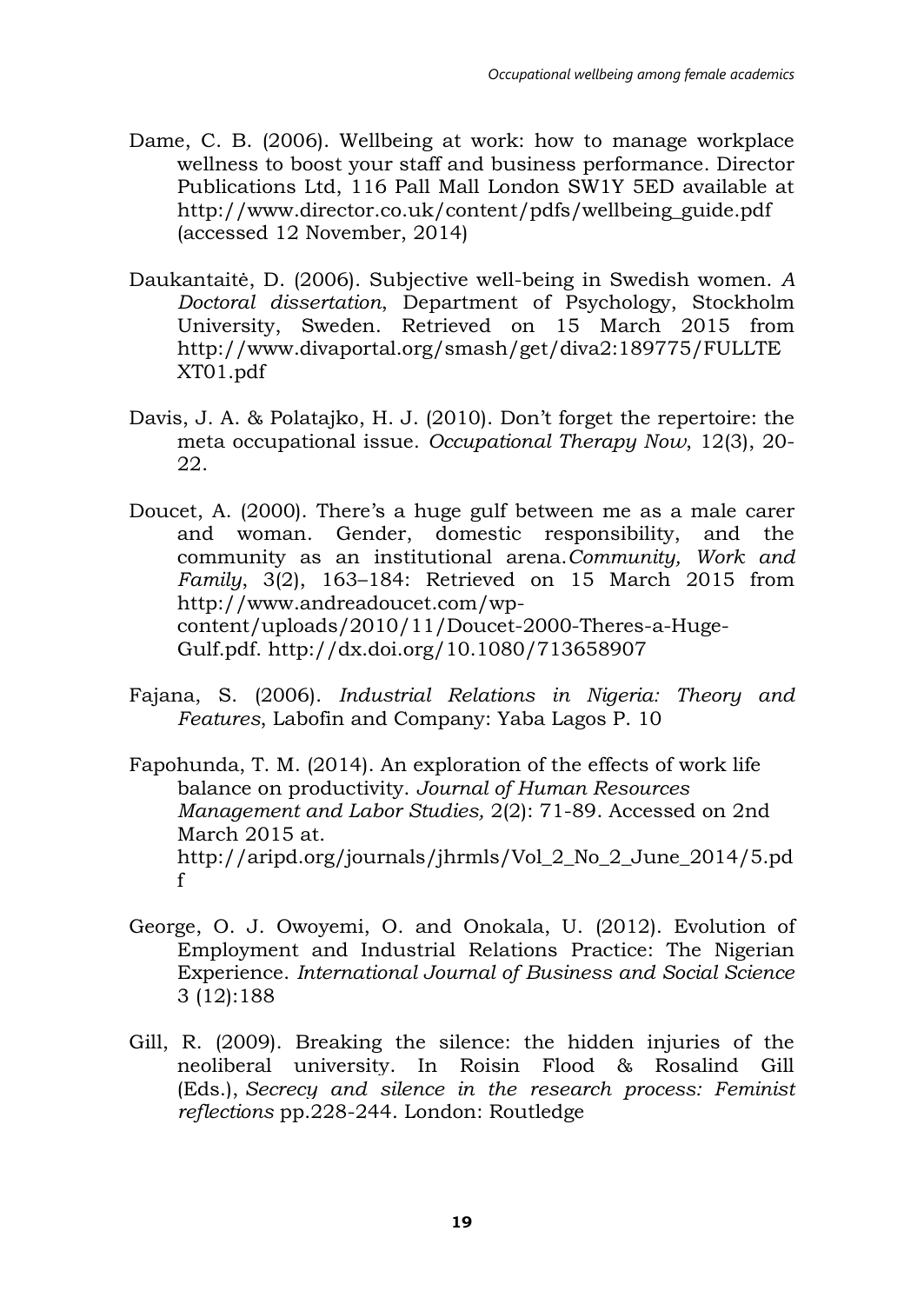- Graham S. L. (2003). Healthy Workplaces and Productivity: A Discussion Paper Prepared for the Economic Analysis and Evaluation Division, Health Canada. Available at [http://www.cprn.org/documents/20183\\_en.pdf](http://www.cprn.org/documents/20183_en.pdf) (accessed on 12 November, 2014)
- Hellsten, L. M., Martin, S. L., McIntyre, L. J. and Kinzel, A. L. (2011). Women on the Academic Tenure Track: An Autoethnographic Inquiry. *International Journal for Cross-Disciplinary Subjects in Education,* 2(1) 271- 275 retrieved on 16 March 2015 from [http://infonomicssociety.org/IJCDSE/Women%20on%20the%](http://infonomicssociety.org/IJCDSE/Women%20on%20the%20Academic%20Tenure%20Track_An%20Autoethnographic%20Inquiry.pdf) [20Academic%20Tenure%20Track\\_An%20Autoethnographic%20](http://infonomicssociety.org/IJCDSE/Women%20on%20the%20Academic%20Tenure%20Track_An%20Autoethnographic%20Inquiry.pdf) [Inquiry.pdf.](http://infonomicssociety.org/IJCDSE/Women%20on%20the%20Academic%20Tenure%20Track_An%20Autoethnographic%20Inquiry.pdf)

<http://dx.doi.org/10.20533/ijcdse.2042.6364.2011.0039>

- International Labour Organization, (2009). Workplace Well-being. Available at:. [http://www.ilo.org/safework/info/WCMS\\_118396/lang-](http://www.ilo.org/safework/info/WCMS_118396/lang--en/index.htm) [en/index.htm](http://www.ilo.org/safework/info/WCMS_118396/lang--en/index.htm) (accessed 11 November, 2014)
- Kinnunen, U., Feld, T., Geurts, S., and Pulkkinen, L. (2006). Types of work-family interface: well-being correlates of negative and positive spillover between work and family. *Scandinavia Journal of Psychology,* 47(2):149-62. Abstract retrieved on 15 March 2015 from<http://www.ncbi.nlm.nih.gov/pubmed/16542357> <http://dx.doi.org/10.1111/j.1467-9450.2006.00502.x>
- Kuther, T. (2015). Gender, stress and health in academia.*Grad School Articles,* available at [http://gradschool.about.com/od/forwomen/a/genderstresshea](http://gradschool.about.com/od/forwomen/a/genderstresshealth.htm) [lth.htm](http://gradschool.about.com/od/forwomen/a/genderstresshealth.htm)
- Marie-Amélie B., Roxane L. G. and Lieven E. (2013) Well-being at work: creating a positive work environment: Literature review. European Agency for Safety and Health at Work (EU-OSHA) Luxembourg: Publications Office of the European Union, 2013
- Mugweni, R. M., Mufanechiya, T. and Dhlomo, T. (2011). Hopes and hiccups expressed: Barriers to university female lecturers' promotion.*Journal of African Studies and Development,* 3(5), 87- 95: retrieved on 15 March 2015 from [http://www.academicjournals.org/article/article1380018300\\_](http://www.academicjournals.org/article/article1380018300_Mugweni%20et%20al.pdf) [Mugweni%20et%20al.pdf](http://www.academicjournals.org/article/article1380018300_Mugweni%20et%20al.pdf)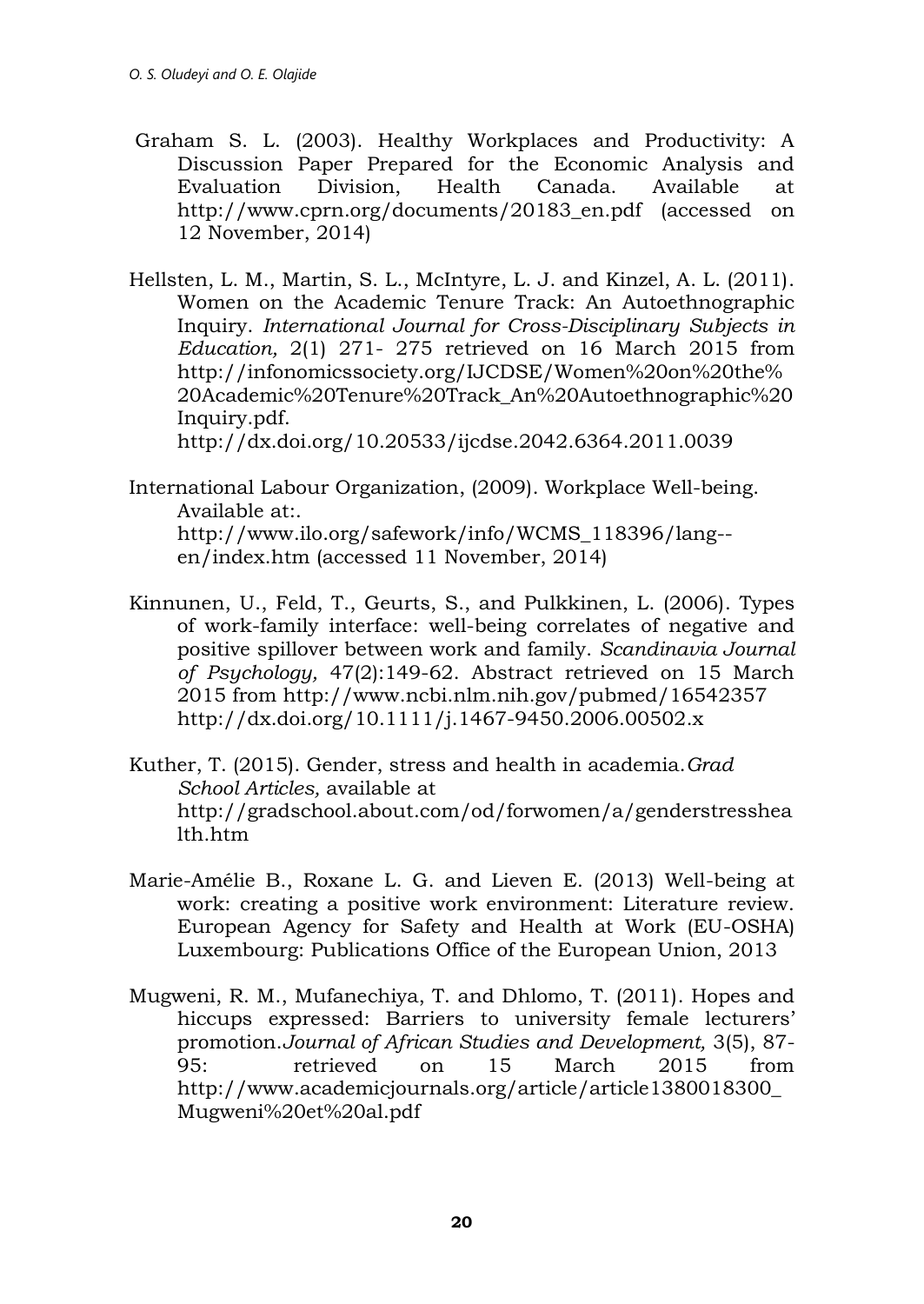Noor, N. M. (2003). Work and family-related variables, work–family conflict and women's well-being: some observations. *Community, Work & Family,* 6 (3) 297-319: Retrieved on 15 March 2015 from [http://www.humiliationstudies.org/documents/NoorWorkandF](http://www.humiliationstudies.org/documents/NoorWorkandFamilyrelatedVariables2003.pdf) [amilyrelatedVariables2003.pdf](http://www.humiliationstudies.org/documents/NoorWorkandFamilyrelatedVariables2003.pdf) <http://dx.doi.org/10.1080/1366880032000143474>

- Ogbogu, O. C. (2013). Work-Family role conflict among academic women in Nigerian Public Universities. *The 2013 WEI International Academic Conference Proceedings*, The West East Institute, Orlando, USA 19-24 retrieved on 16 March 2015 from [http://www.westeastinstitute.com/wp](http://www.westeastinstitute.com/wp-content/uploads/2013/04/ORL13-158-Christiana-Ogbogu.pdf)[content/uploads/2013/04/ORL13-158-Christiana-Ogbogu.pdf](http://www.westeastinstitute.com/wp-content/uploads/2013/04/ORL13-158-Christiana-Ogbogu.pdf)
- Ryff, C. D. (1989). Happiness is everything, or is it? Exploration of the meaning of psychological well-being. Journal of Personality and Social Psychology, 57, 1069–1081. <http://dx.doi.org/10.1037/0022-3514.57.6.1069>
- Ryff, C. D. & Keyes, C. L. M. (1995). The structure of psychological well-being revisited. Journal of Personality and Social Psychology, 69, 719–727. <http://dx.doi.org/10.1037/0022-3514.69.4.719>
- Salami, S. O. (2009). Job -related stress, personality, social support and burnout among College of Education lecturers. *African Higher Education Review* 2, 39-69 Retrieved on 16 March 2015 from[.http://www.coe.unt.edu/sites/default/files/1229/AHER\\_](http://www.coe.unt.edu/sites/default/files/1229/AHER_Vol2.pdf) [Vol2.pdf](http://www.coe.unt.edu/sites/default/files/1229/AHER_Vol2.pdf)
- Schmidt, M. and Umans, T. (2014). Experiences of well-being among female doctoral students in Sweden. *International Journal of Qualitative Studies on Health and Well-Being*, 9 (10): retrieved on 15-03-2015 from <http://www.ncbi.nlm.nih.gov/pmc/articles/PMC3991832/> <http://dx.doi.org/10.3402/qhw.v9.23059>
- Shujat, S., Cheema, F. and Bhutto, F. (2011) Impact of Work Life Balance on Employee Job Satisfaction in Private Banking Sector of Karachi. *Journal of Management and Social Sciences* 7 (2): 08-15. Accessed on 2 March 2015 at [http://biztek.edu.pk/ibt/qec/7.2/2%20Impact%20of%20work](http://biztek.edu.pk/ibt/qec/7.2/2%20Impact%20of%20work%20life.pdf) [%20life.pdf](http://biztek.edu.pk/ibt/qec/7.2/2%20Impact%20of%20work%20life.pdf)